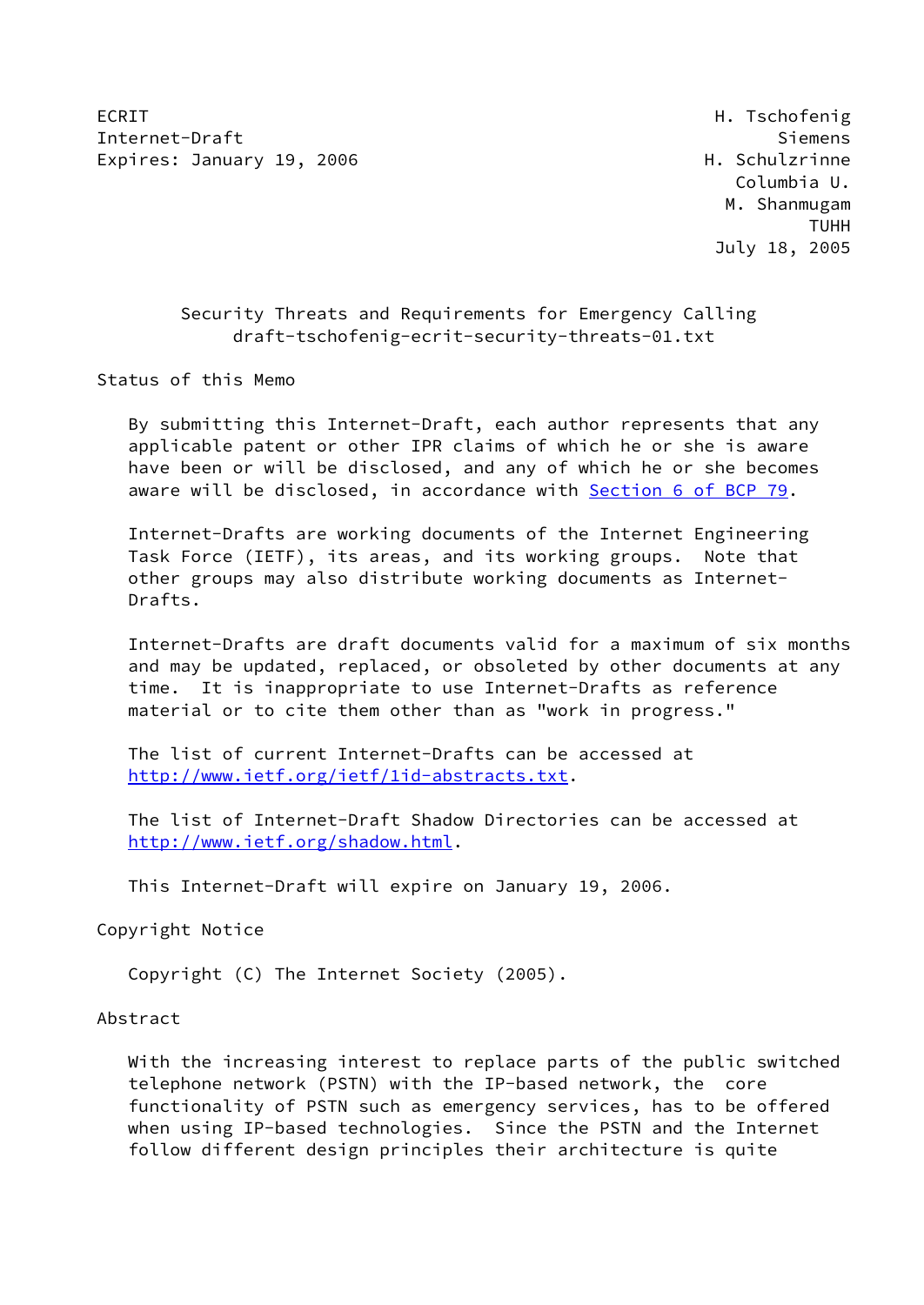Internet-Draft Threats and Req. for Emergency July 2005

 different. This fact has to be considered and security threats for an IP-based emergency environment have to be re-evaluated. This document investigates the potential threats against the IP based emergency architecture. It focuses on some analysis of threats for both the end hosts and the infrastructure that aims to support emergency services.

Table of Contents

| $\overline{\mathbf{1}}$ . |                                                                                    |  |  |  |  | $\overline{3}$ |
|---------------------------|------------------------------------------------------------------------------------|--|--|--|--|----------------|
| 2.                        |                                                                                    |  |  |  |  | $\overline{4}$ |
| $\overline{3}$ .          | Motivations of Attackers of ECRIT                                                  |  |  |  |  | $\overline{5}$ |
| $\overline{4}$ .          |                                                                                    |  |  |  |  |                |
| 5.                        |                                                                                    |  |  |  |  | $\frac{6}{9}$  |
|                           | 5.1 Denial of Service Attacks                                                      |  |  |  |  | 9              |
| 5.2                       | Call Identity Spoofing                                                             |  |  |  |  | $\overline{9}$ |
| 5.3                       |                                                                                    |  |  |  |  | 10             |
| 5.4                       |                                                                                    |  |  |  |  | 10             |
| 5.5                       | Signaling Message Modification 11                                                  |  |  |  |  |                |
| 5.6                       | Modification of the Emergency Call                                                 |  |  |  |  | 11             |
| 5.7                       | Loss of confidentiality $\underline{11}$                                           |  |  |  |  |                |
| 5.8                       |                                                                                    |  |  |  |  |                |
| 5.9                       | Corrupting Configuration Information 12                                            |  |  |  |  |                |
|                           | 5.10 Corrupting Database Information 12                                            |  |  |  |  |                |
| 6.                        |                                                                                    |  |  |  |  |                |
| 6.1                       | Denial of Service Attacks 13                                                       |  |  |  |  |                |
| 6.2                       | Call Identity Spoofing 14                                                          |  |  |  |  |                |
| 6.3                       | Location Spoofing $\ldots \ldots \ldots \ldots \ldots \ldots \ldots \frac{14}{14}$ |  |  |  |  |                |
| 6.4                       |                                                                                    |  |  |  |  |                |
| 6.5                       | Signaling Message Modification $\underline{16}$                                    |  |  |  |  |                |
| 6.6                       |                                                                                    |  |  |  |  |                |
| 6.7                       | Loss of confidentiality $\frac{17}{2}$                                             |  |  |  |  |                |
| 6.8                       | Modification of the Emergency Call $\cdots$ 17                                     |  |  |  |  |                |
| 6.9                       | Corrupting Configuration Information $\frac{17}{2}$                                |  |  |  |  |                |
| 6.10                      | Corrupting Database Information $\ldots \ldots \ldots \ldots \frac{18}{18}$        |  |  |  |  |                |
| 6.11                      | Location Validation and Verification $\cdots$ 18                                   |  |  |  |  |                |
| 7.                        | Security Considerations $\cdots$ 20                                                |  |  |  |  |                |
| 8.                        |                                                                                    |  |  |  |  |                |
| 9.                        |                                                                                    |  |  |  |  |                |
| 9.1                       | Normative References 22                                                            |  |  |  |  |                |
| 9.2                       | Informative References 22                                                          |  |  |  |  |                |
|                           |                                                                                    |  |  |  |  |                |
|                           | Intellectual Property and Copyright Statements                                     |  |  |  |  | 23             |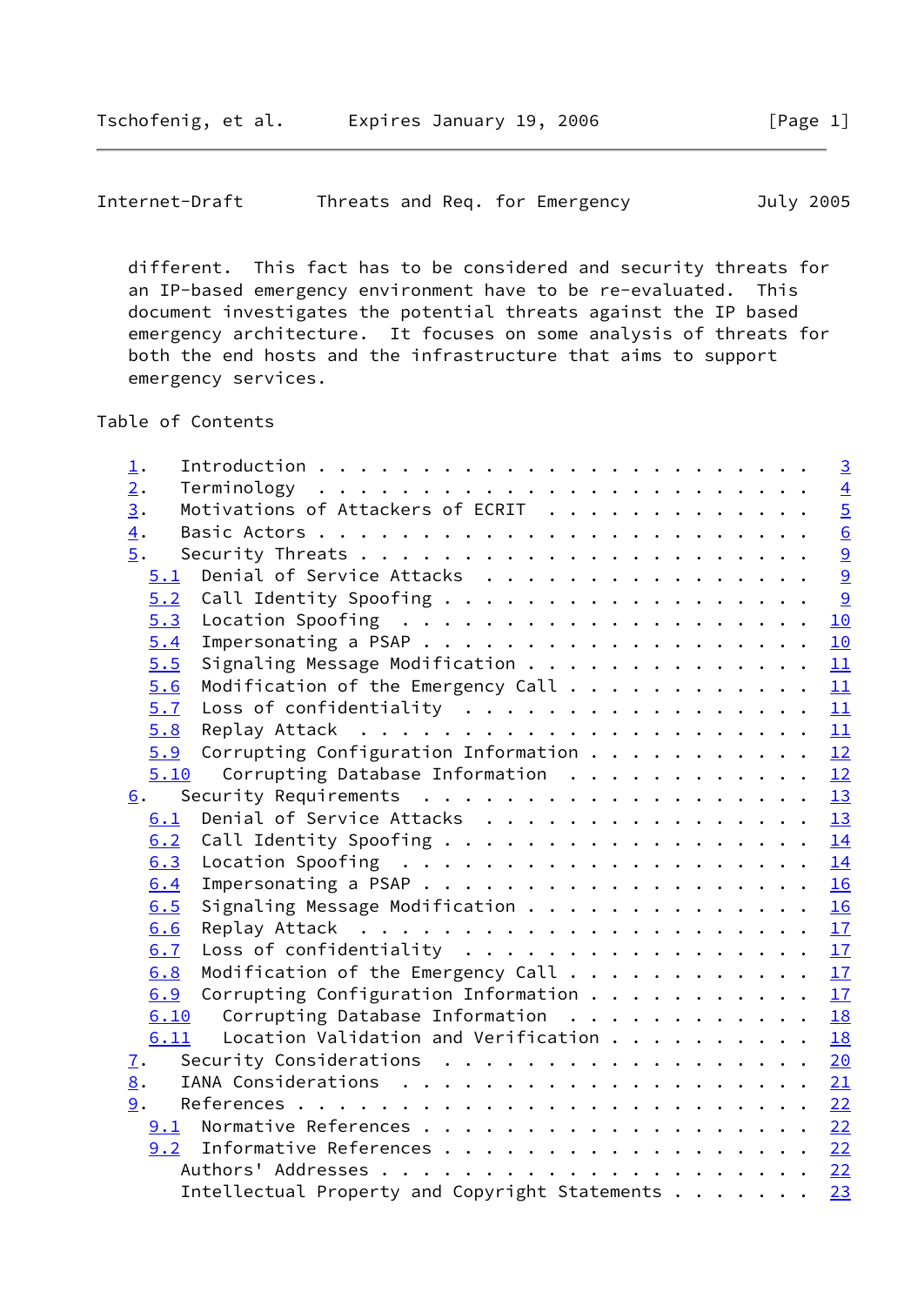|  | Tschofenig, et al. |  |  | Expires January 19, 2006 |  |  |  |
|--|--------------------|--|--|--------------------------|--|--|--|
|--|--------------------|--|--|--------------------------|--|--|--|

<span id="page-2-1"></span>Internet-Draft Threats and Req. for Emergency July 2005

#### <span id="page-2-0"></span>[1](#page-2-0). Introduction

 This document provides an overview of security mechanisms and motivations for using them in the VoIP-based emergency services. PSTN users can summon help for emergency services such as ambulance, fire and police using a well known unique number (e.g., 911 in North America, 112 in in Europe). With the introduction of IP-based telephony support for emergency service also has to be provided. A number of protocols and protocol extensions need to interwork in order to provide emergency functionality.

 Since the Internet is hostile place, it is important to understand the security threats for emergency services. Otherwise, an adversary can use the infrastructure to place fraudulent calls, mount denial of service attacks, etc.

 This document focuses on the security threats and security requirements for the IP-based emergency service infrastructure only without interaction with PSTN infrastructure elements.

 A few discussions within this document are related to emergency handling but solutions will not be developed as part of the ECRIT working group. Hence, the are included mainly for completeness and to point to the need to investigate additional aspects. Depending on the chosen protocols (for the emergency call itself, for directory access related to emergency call routing, for obtaining location information from the network, etc.) various solutions might also already be available to fulfill these security requirements and to address the threats appropriately.

 This document is organized as follows: [Section 2](#page-3-0) describes basic terminology, [Section 5](#page-9-0) illustrates security threats and [Section 6](#page-13-0) lists security requirements.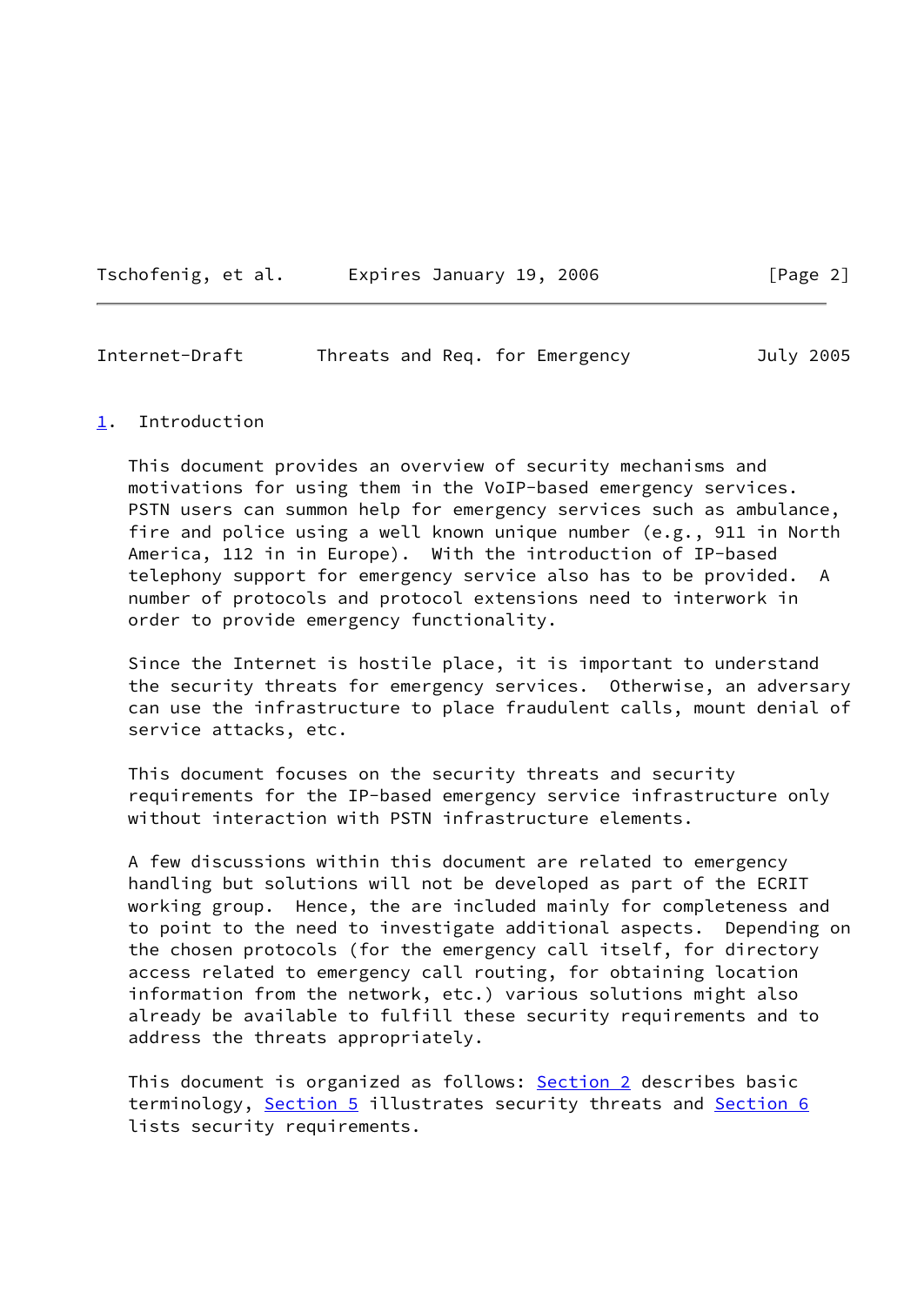Tschofenig, et al. Expires January 19, 2006 [Page 3]

<span id="page-3-1"></span>Internet-Draft Threats and Req. for Emergency July 2005

<span id="page-3-0"></span>[2](#page-3-0). Terminology

 The key words "MUST", "MUST NOT", "REQUIRED", "SHALL", "SHALL NOT", "SHOULD", "SHOULD NOT", "RECOMMENDED", "MAY", and "OPTIONAL" in this document are to be interpreted as described in [\[RFC2119](https://datatracker.ietf.org/doc/pdf/rfc2119)].

 Emergency Caller, Public Safety Answering Point (PSAP), Access Infrastructure Provider, Application (Voice) Service Provider, Emergency Call Taker, etc. is taken from [I-D.schulzrinne-ecrit requirements].

Additionally, we use the following terms throughout the document:

- Emergency Call Routing Support: This term refers to entities that route the emergency call to the appropriate PSAP based on information like location information, language, etc. If SIP is used as a protocol for session setup and call routing, for example, then this entity would correspond to a SIP proxy.
- Directory: This entity refers to a distributed directory protocol. DNS is one example of such as distributed directory but there are other protocols that might fulfill the requirements listed in [[I-D.schulzrinne-ecrit-requirements\]](#page-24-2) for such a protocol.
- Asserted Location Information: The term asserted location information refers to the property that the recipient of such an object is able to verify that it was generated by a particular party that is authorized todo so.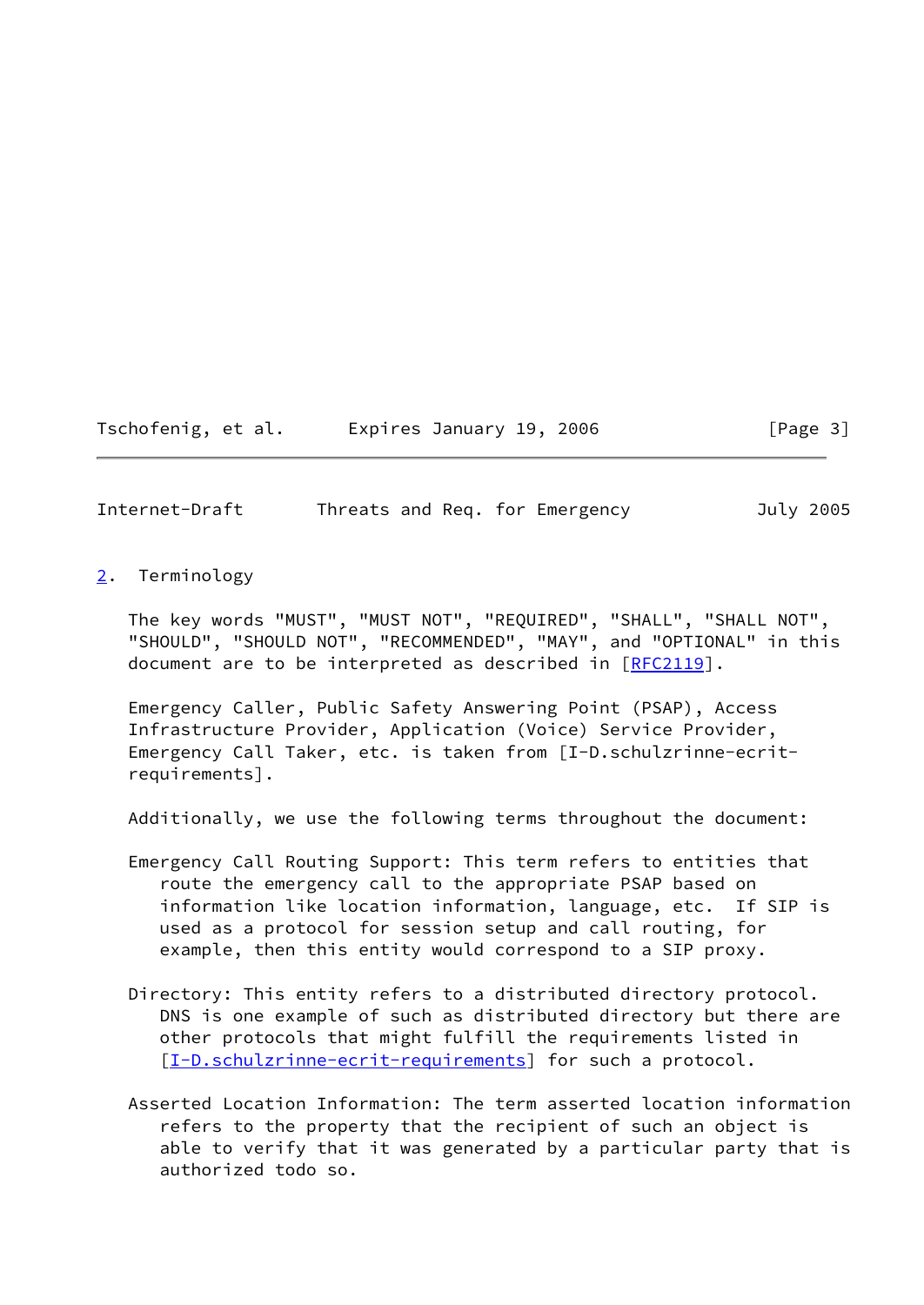| Tschofenig, et al. | Expires January 19, 2006 | [Page 4] |
|--------------------|--------------------------|----------|
|--------------------|--------------------------|----------|

<span id="page-4-1"></span>Internet-Draft Threats and Req. for Emergency July 2005

<span id="page-4-0"></span>[3](#page-4-0). Motivations of Attackers of ECRIT

 The most obvious motivation for an attacker, in the context of emergency, is to hinder user(s) not to avail the emergency service. This can be done by variety of means such as impersonating a PSAP, directory server, forging or spoofing location, identity etc., However,there are several other potential motivations that cause concern. Attackers might also wish to learn the nature emergency information by eavesdropping an emergency call in order to reuse or extract the relevant information that might cause potential problems to the end hosts such as replay attacks, revealing the identity of the user.

 Attackers may want to prevent or delay an emergency caller by modifying some information in the message typically modifying the loation of the caller, while placing the emergency call. In some cases, this will lead the emergency repsonders to dispatch the services to the spoofed ara and might not be available to the other callers. It might also be possible for an attacker to impede the users not to reach an appropriate PSAP by corrupting or modifying the location of an end host or the information returned from the mapping protocol. Since the regulatory aspects of the emergency call often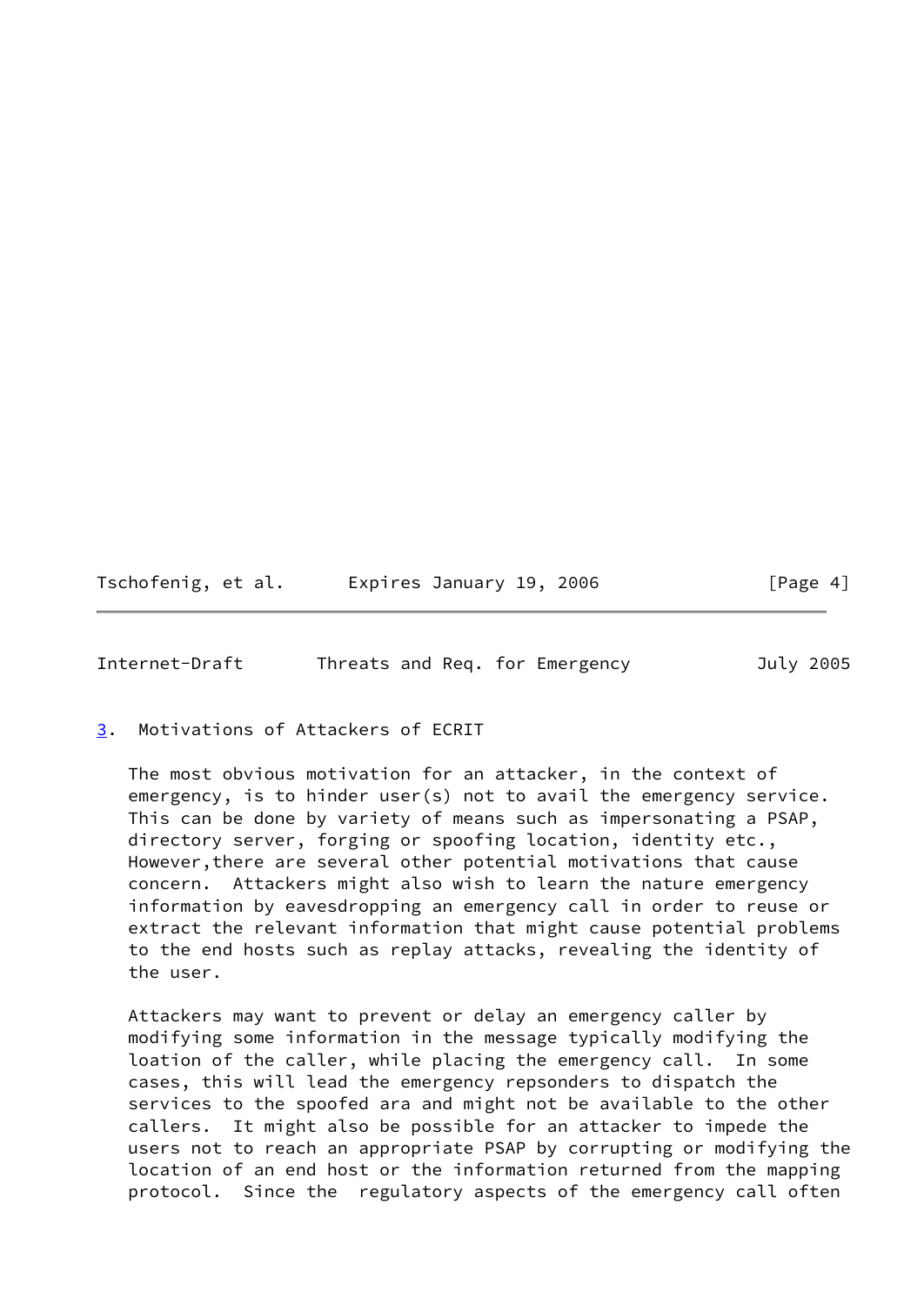does not manadate authentication of the caller, it is easy for an attacker to forge some data(location information) to an PSAP, thereby forcing the emergency responders to dispatch the services, which might cause a denial of service to its legitimate users.

 Finally, some attackers may simply want to halt the operation of an entire emergency architecture through denial-of-service attacks.

| Tschofenig, et al. | Expires January 19, 2006 | [Page 5] |
|--------------------|--------------------------|----------|
|--------------------|--------------------------|----------|

<span id="page-5-1"></span>Internet-Draft Threats and Req. for Emergency July 2005

#### <span id="page-5-0"></span>[4](#page-5-0). Basic Actors

 In order to support emergency services covering a large physical area various infrastructure elements are necessary: Access Infrastructure Providers, Application (Voice) Service Provider, PSAPs as endpoints for emergency calls, directory services or other infrastructure elements that assist in during the call routing and potentially many other entities.

 This section outlines which entities will be considered in the threat analysis and shows the high level architecture.

 Location Information +-----------------+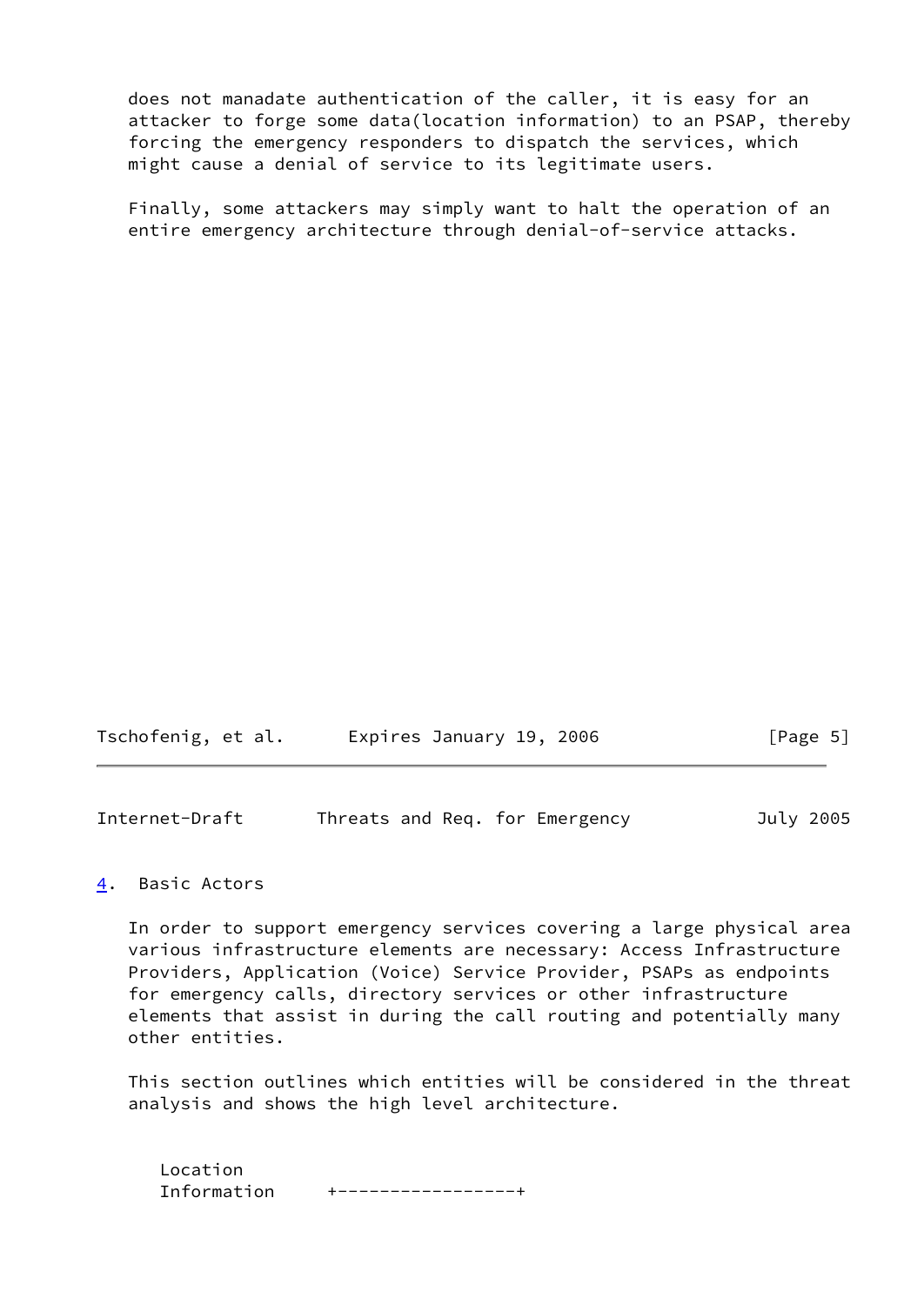

Figure 1: Framework

 Figure 1 shows the interaction between the entities involved in the call. There are a number of different deployment choices, as it can be easily seen from the figure. The following deployment choices need to be highlighted:

| Tschofenig, et al. | Expires January 19, 2006 | [Page 6] |
|--------------------|--------------------------|----------|
|--------------------|--------------------------|----------|

Internet-Draft Threats and Req. for Emergency July 2005

 o How is location information provided to the end host? It might either be known to the end host itself (due to manual configuration or provided via GPS) or available via a third party. Even if location information is known to the network it might be made available to the end host. Alternatively, location information is used as part of call routing and inserted by intermediaries.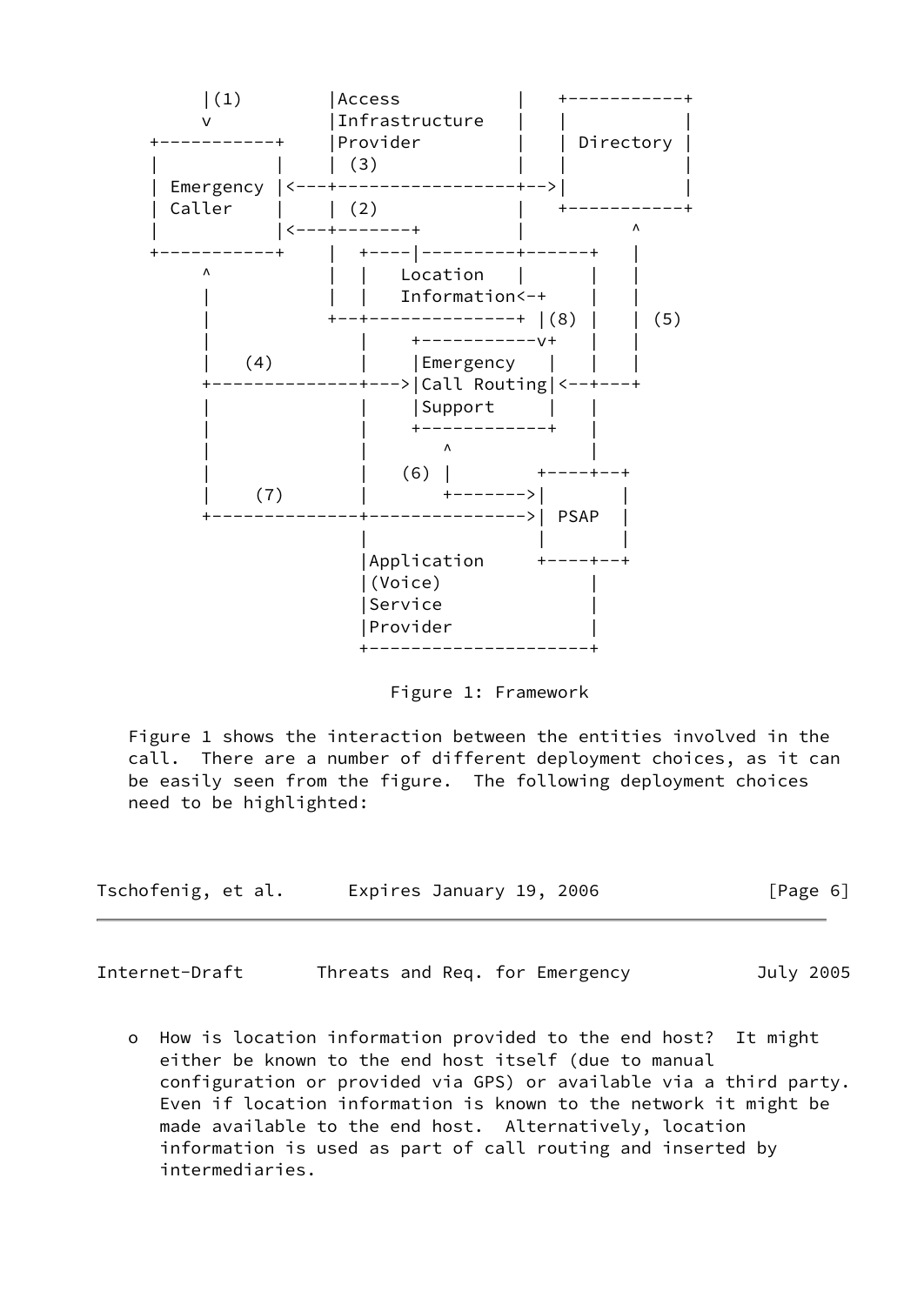o Is the Access Infrastructure Provider also the Application (Voice) Service Provider? In the Internet today these roles are typically provided by different entities. As a consequence, the Application (Voice) Service Provider is typically not able to learn the physical location of the Emergency Caller.

 Please note that the overlapping squares aim to indicate that certain functionality can be collapsed into a single entity. As an example, the Application (Voice) Service Provider might be the same entity as the Access Infrastructure Provider and they might also operate the PSAP. There is, however, no requirement that this must be the case. Additionally it is worth pointing out that end systems might be its own VoSP, e.g., for enterprises or residential users.

 Below, we describe various interactions between the entities shown in Figure 1 are described:

- o (1) Location information might be available to the end host itself.
- o (2) Location information might, however, also be obtained from the Access Infrastructure Provider (e.g., using DHCP or application layer signaling protocols).
- o (3) The Emergency Caller might need to consult a directory to determine the PSAP that is appropriate for the physical location of the emergency caller (and considering other attributes such as a certain language support by the Emergency Call Takers).
- o (4) The Emergency Caller might get assistance for emergency call routing by infrastructure elements (referred as Emergency Call Routing Support entities). In case of SIP these enities are proxies.
- o (5) Individual Emergency Call Routing Support entities might need to consult a directory to determine where to route the emergency call.
- o (6) The Emergency Call Routing Support entities need to finally forward the call, if infrastructure based emergency call routing

| Tschofenig, et al. | Expires January 19, 2006 | [Page 7] |
|--------------------|--------------------------|----------|
|--------------------|--------------------------|----------|

Internet-Draft Threats and Req. for Emergency July 2005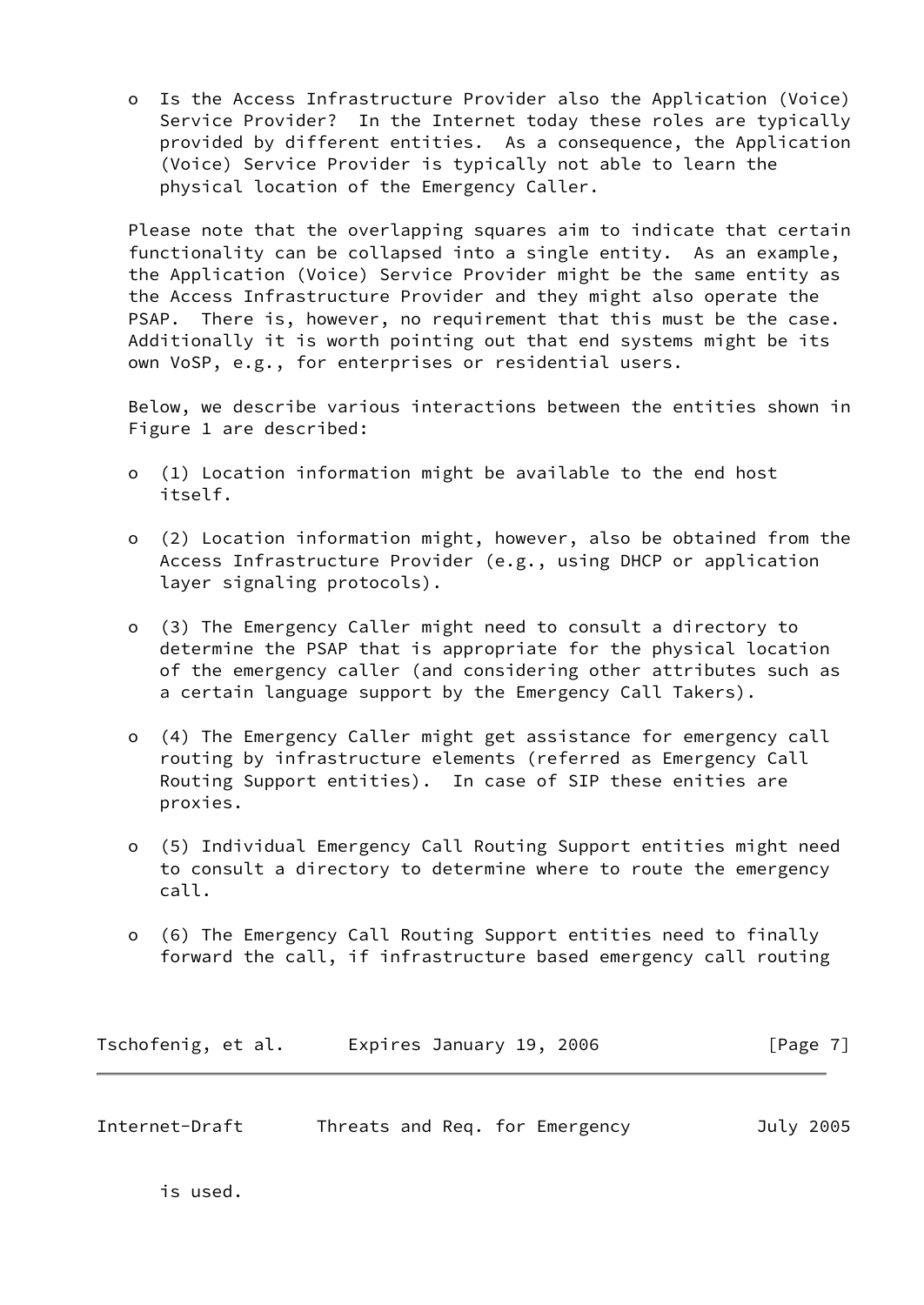o (7) The emergency caller might interact directly with the PSAP without any Emergency Call Routing Support entities.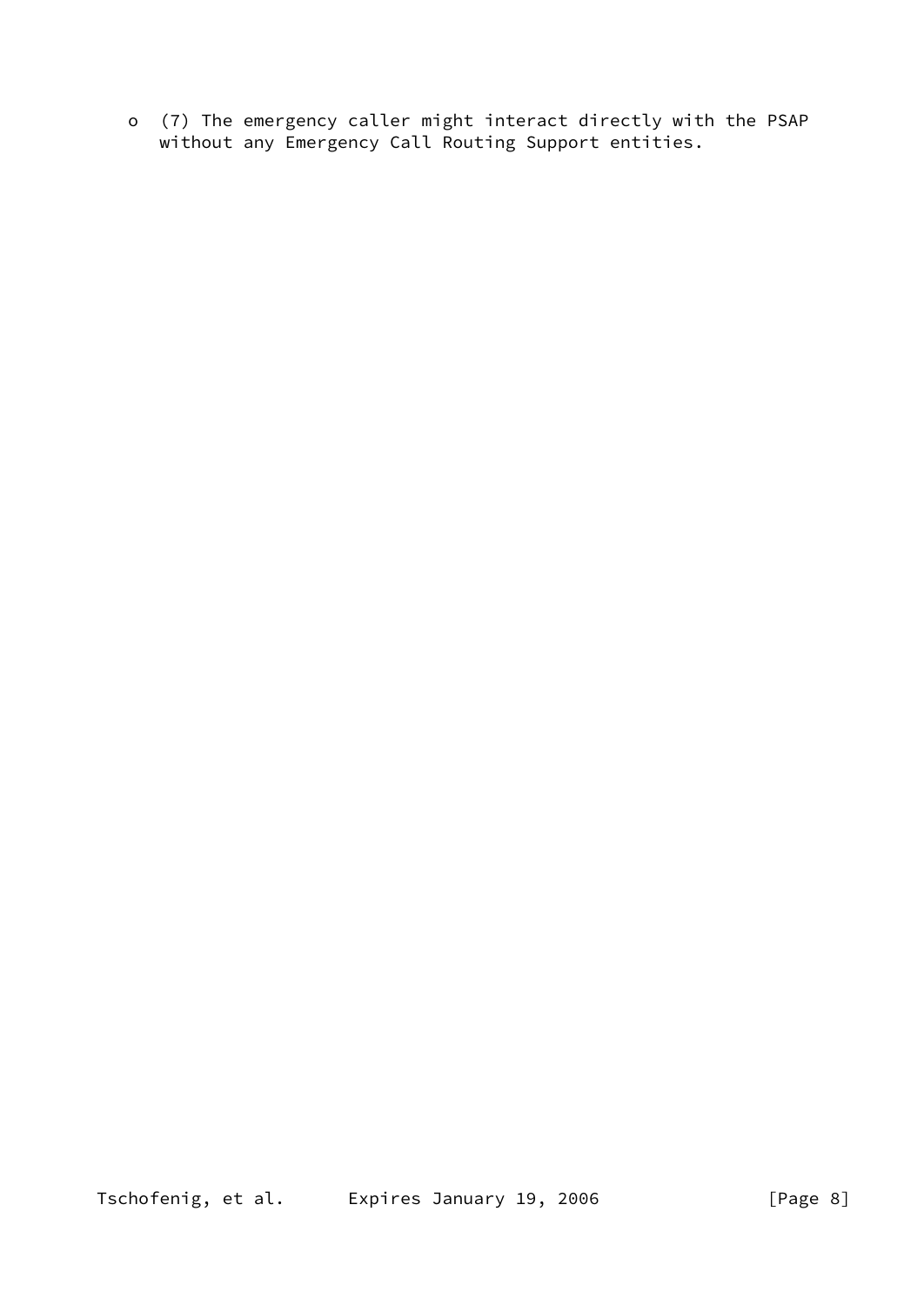<span id="page-9-1"></span><span id="page-9-0"></span>[5](#page-9-0). Security Threats

 This section discusses various security threats related to emergency call handling.

<span id="page-9-2"></span>[5.1](#page-9-2) Denial of Service Attacks

 A (distributed) denial-of-service attack (DoS attack) on a PSAP, for example, might isolate the PSAP from the Internet, for a while, thus unable to receive the emergency calls at that time. Since a particular PSAP is responsible for a certain geopraphical boundary, attacking a single PSAP means denying the service to the entire area (if no other backup PSAP is available). DoS attacks might appear in many different flavors ranging from standard SYN floodings to attacks where a human operator is involved then he has to determine whether a call is in fact a true emergency call. In some cases this might lead the case where the emergency staff (police, ambulance, etc.,) might need to rush to the indicated emergency scene (potentionally an arbitrary location) and will therefore not be available for other rescue assignments during that time.

 As such, PSAPs can be seen as a particularly valuable target since the consequences of an unreachable PSAP has severe consequences.

 Attacks against the routing infrastructure enables an adversary to prevent all nodes attached to this network to sent emergency calls. Attacks against entities that assist in the call routing (such as attacks against the directory service) might make it difficult or impossible for emergency call to reach its intended PSAP.

# <span id="page-9-3"></span>[5.2](#page-9-3) Call Identity Spoofing

 If an adversary is able to make emergency calls without the need to disclose its identity (such as a SIP URI or NAI) then prank calls cannot be traced back. If the call is proxy-routed, the PSAP will not see the IP address of the caller in signaling. Additionally, it might be necessary for the Emergency Call Taker to initiate a voice, video or instant messaging exchange towards the Emergency Caller.

 Trying to find an adversary that placed a crank call is difficult if somebody uses an open 802.11 access point, even if you can find the owner of that access point. This problem is no different than somebody placing an emergency call from a payphone.

 If the adversary is never authenticated (neither to the PSAP nor to the Access Infrastructure Provider) then it is possible to trace the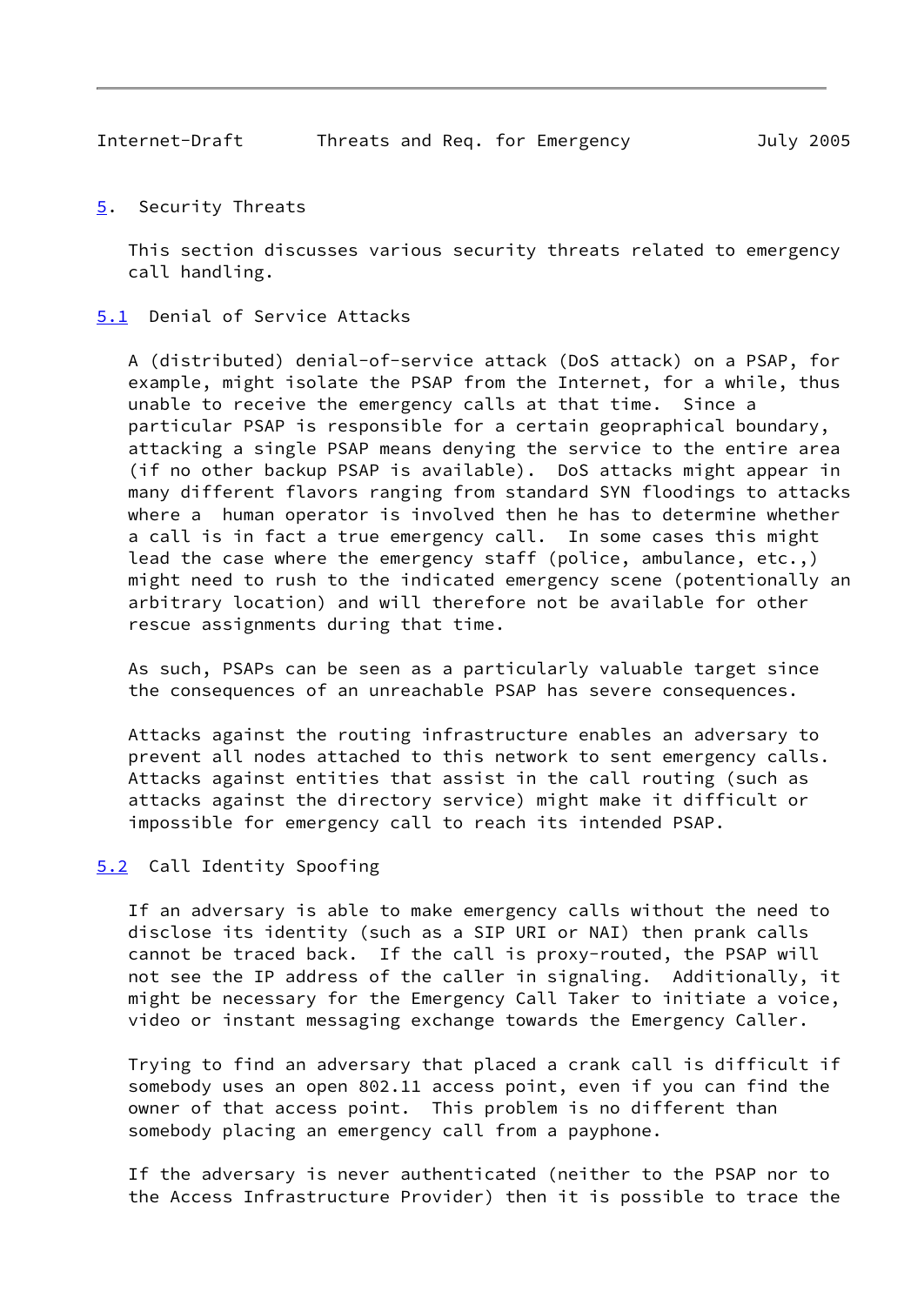call back to a make a particular entity accountable.

Tschofenig, et al. Expires January 19, 2006 [Page 9]

<span id="page-10-1"></span>Internet-Draft Threats and Req. for Emergency July 2005

 A standard requirement for emergency systems is that emergency calls must also be placed in absence of any authentication. An adversary will typically exploit these weaknesses and he will always find networks that do not perform network access authentication of the user prior to providing network access. As such, the emergency infrastructure cannot neither rely on network access authentication nor on authentication of the caller towards the PSAP or the Application (Voice) Service Provider.

 It is necessary to point to the fact that authentication in the emergency case might require the authorization procedure to be skipped. For example, in an emergency case it is still possible to authenticate the user of an emergency call but without considering that its credits are exhausted.

#### <span id="page-10-0"></span>[5.3](#page-10-0) Location Spoofing

 An adversary might want to made-up faked location information in order to fool the emergency personnel. This is made particularly easy if the location information is provided by the Emergency Caller either via manual configuration or via GPS. Spoofing is more difficult if an entity proving Emergency Call Routing Support inserts location information into emergency call signaling. In this case the adversary needs to route the call via some intermediaries. This is possible since these devices are often, by their nature as IP devices, addressable from an arbitary physical location. The usage of VPN (or other tunneling mechanisms) and proxies further complicates the ability to infer the physical location from the IP address seen by the PSAP.

#### <span id="page-10-2"></span>[5.4](#page-10-2) Impersonating a PSAP

 An adversary might pretend to operate a PSAP. When either an end host or an intermediate device wants to determine the PSAP that is responsible for a particular geographical area by sending a query to the directory an adversary might return a faked response. Returning an incorrect response message does not require the adversary to be somewhere along the path. It is sufficient for an adversary to be located in a broadcast medium and the adversary has to reply as soon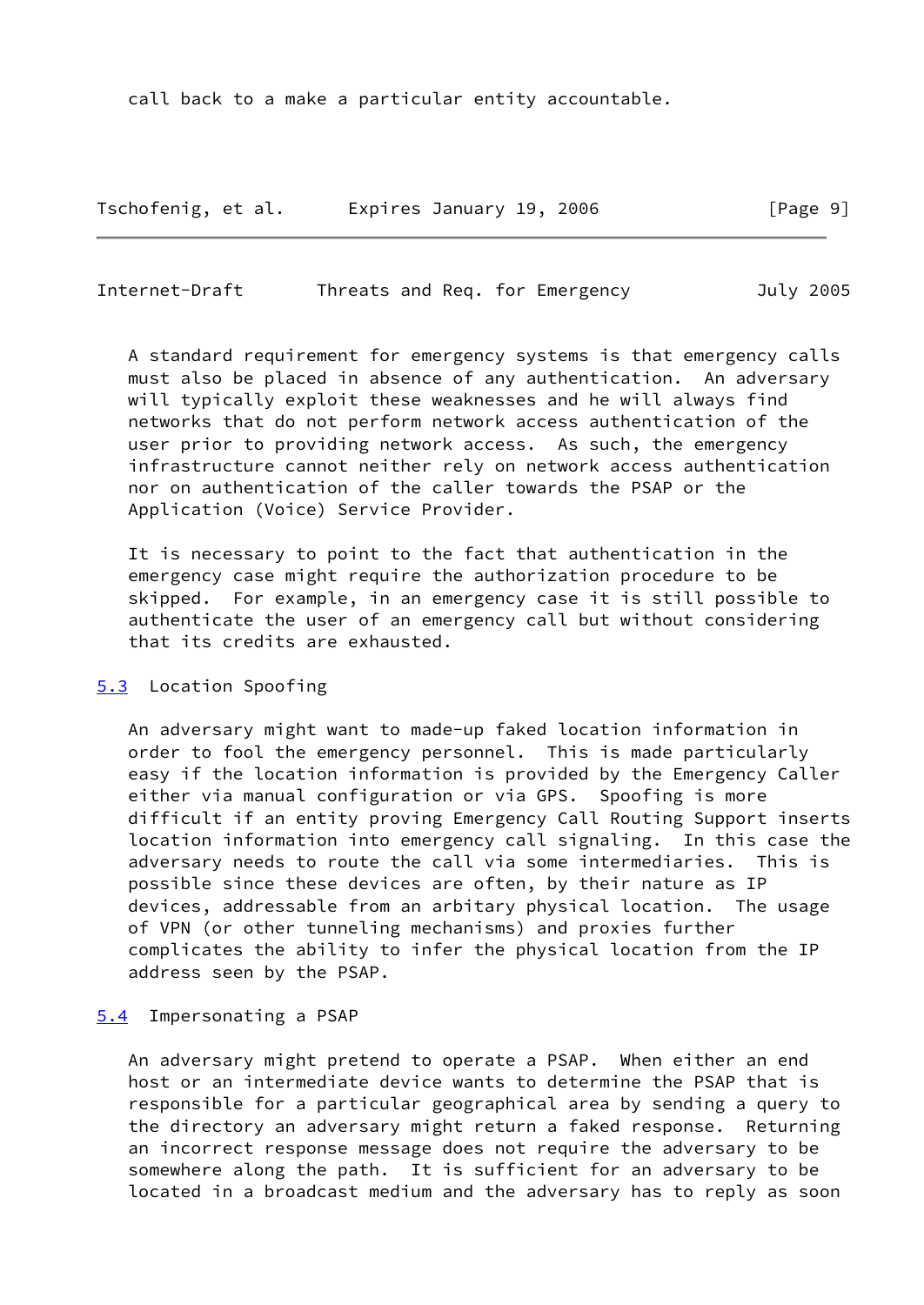as a query is observed (if no security protection is utilized). If the response indicates a legitimate but inappropriate (i.e., a PSAP that is authoritive for a different geographical area) then the emergency call interaction will be able to continue but will suffer from delays until the emergency call can be forwarded to the correct PSAP, potentially involving human interaction (by the Emergency Call Taker).

| Tschofenig, et al. | Expires January 19, 2006 | [Page 10] |
|--------------------|--------------------------|-----------|
|--------------------|--------------------------|-----------|

<span id="page-11-1"></span>Internet-Draft Threats and Req. for Emergency July 2005

## <span id="page-11-0"></span>[5.5](#page-11-0) Signaling Message Modification

 An adversary that is located along the signaling path might modify the content of emergency calls, such as location information or identity information. This might lead to a denial of service attack against the emergency personell, disruption of the emergency call, delayed call setup, etc.

 An adversary might want to inject signaling messages to terminate or redirect the call to another location. Dropping or delaying signaling messages is also possible for an on-path adversary.

 Depending on the capability of the signaling protocol the range of possible attacks might have been documented already.

#### <span id="page-11-2"></span>[5.6](#page-11-2) Modification of the Emergency Call

 An adversary along the media path might want to modify the data traffic part of the emergency call (voice, video or instant message). An attacker can change the message on-the-fly and fool the PSAP to receive meaningless or bogus messages. The response messages to Emergency Caller might also be subject to change, for example by injecting a recorded failure message.

## <span id="page-11-3"></span>[5.7](#page-11-3) Loss of confidentiality

 An adversary might eavesdrop an emergency call and use the information to future sessions as part of replay attacks. The ability to eavesdrop also allows to learn details about the emergency situation which might be of interest for the press or other media organizations. Please note that the location of the adversary is important regarding the eavesdropped area. For example, an adversary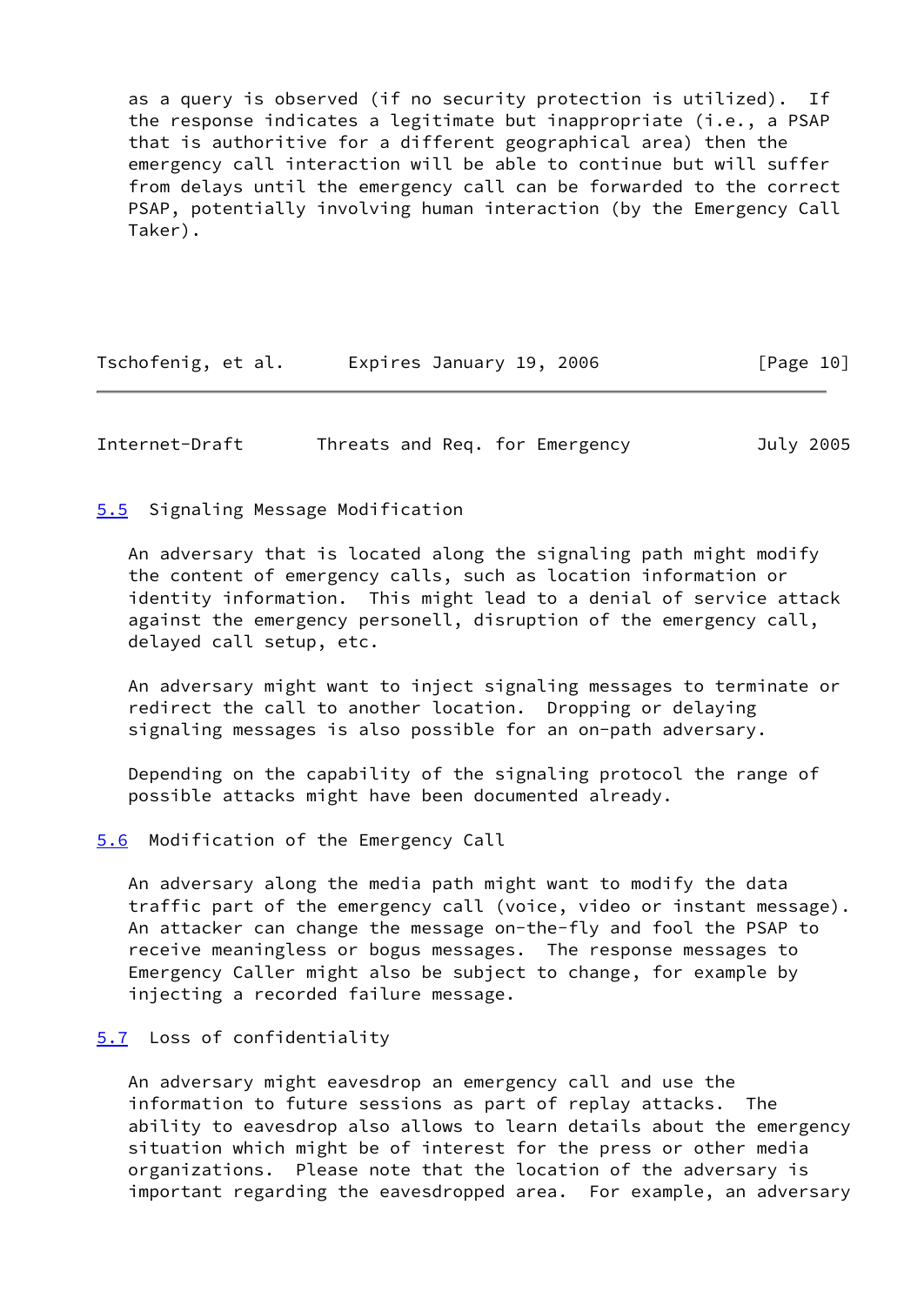in a WLAN is typically able to see a small amount of traffic due to the coverage area of typical WLAN network.

 Reavealing the true identity of the user as part of the privacy override mechanism might conflict with the users privacy settings.

#### <span id="page-12-0"></span>[5.8](#page-12-0) Replay Attack

 An adversary might want to use eavesdropped information to mount attacks in the future. This might be necessary if information cannot be re-created by the adversary (for example, asserted location information). The ability to replay messages or individual objects the specific property of these messages and objects is important. For example, asserted location information might bind location information and a timestamp with a digital signature together that makes it difficult to reuse this object beyonds its lifetime.

| Tschofenig, et al. | Expires January 19, 2006 | [Page 11] |
|--------------------|--------------------------|-----------|
|--------------------|--------------------------|-----------|

<span id="page-12-2"></span>

| Internet-Draft |  |  | Threats and Req. for Emergency | July 2005 |
|----------------|--|--|--------------------------------|-----------|
|                |  |  |                                |           |

 [Editor's Note: It is sometimes hard to tell what are real threats and what security threats are addressed already by certain solutions outside the scope of the working group. Addressing all standard security threats is a long process if certain mechanisms are required in an case that largely or completely mitigate against these threats.]

#### <span id="page-12-1"></span>[5.9](#page-12-1) Corrupting Configuration Information

 An adversary might override all locally configured emergency numbers. This might be particular problematic if these emergency numbers are dynamically retrieved using some mechanisms. As such, an Emergency Caller would start a call that either leads to a blackhole (as such it is a DoS attack), the Emergency Caller connects to a rogue PSAP or to an inappropriate PSAP.

#### <span id="page-12-3"></span>[5.10](#page-12-3) Corrupting Database Information

 An attacker might want to provide emergency callers with wrong information about emergency service contact URIs. An adversary can accomplish this goal in various ways, including message modification, spoofing or corrupting the database. Since the database provides a pointer(e.g., SIP URI) to an appropriate PSAP, care must be taken when retrieving emergency URI. A succesfull forging will lead the user to reach either a false PSAP or to a black hole.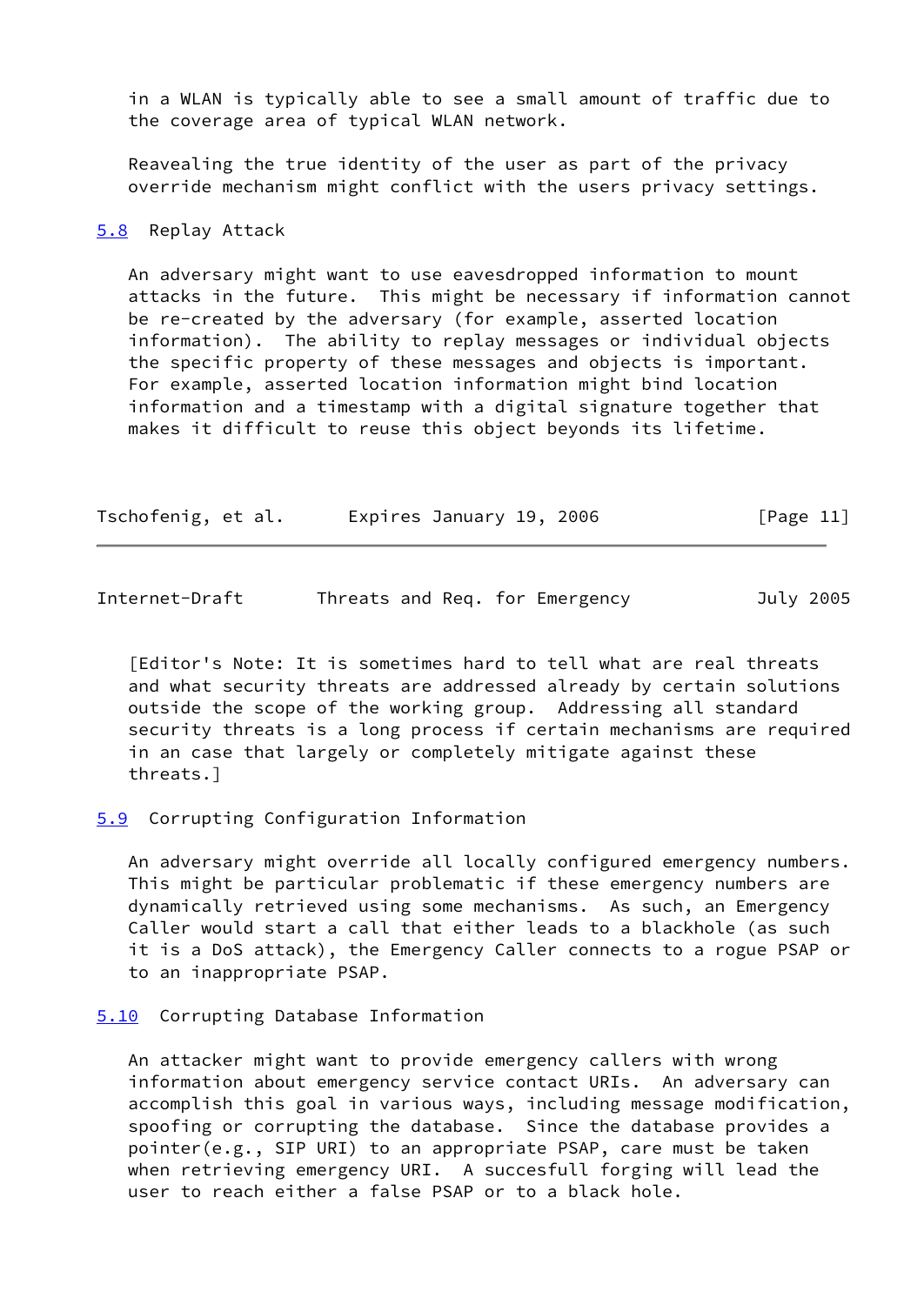Tschofenig, et al. Expires January 19, 2006 [Page 12]

<span id="page-13-1"></span>Internet-Draft Threats and Req. for Emergency July 2005

<span id="page-13-0"></span>[6](#page-13-0). Security Requirements

 [Editor's Note: A few requirements below are already addressed by a number of requirements and solution specific documents today. In order to keep the document short it would be reasonable to focus only on the difficult security threats and requiremens for emergency calls rather than enumerating everything that could happen to an emergency call. The working group should decide how to proceed with this particular issue and what threats and requirements should be elaborated in more detail.]

 Compiling security requirements to address the threats listed in the previous section might is impacted by several constraints:

 Security mechanisms may lead to a certain performance overhead (e.g., several roundtrips).

A certain security infrastructure is required that might lead to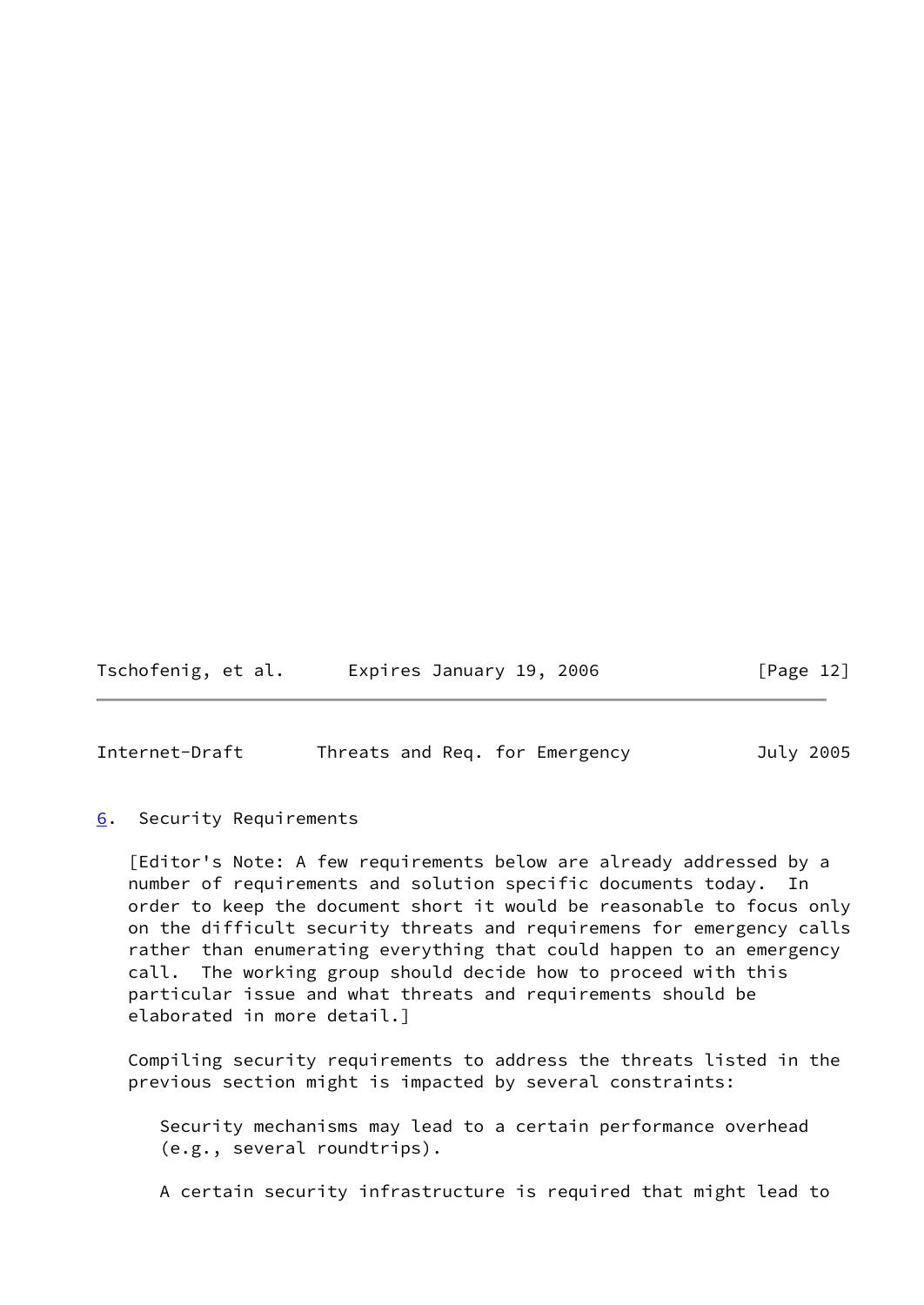deployment problems. For example, end user certificates, certificates for networks, usage of authorization certificate, etc. might need to be deployed before any of these mechanisms are useful.

 Many of these aspects are related to regulatory and legal requirements that may vary from country to country. Typically, these mechanisms cannot be mandated by an IETF specification.

 Some of the requirements impose solutions that are out-of-scope of the ECRIT working group.

 Given the above-listed constraints the requirements that have to be addressed by work that is done within ECRIT have to be highlighted. Other requirements have to be read as 'if you would like to address this threat, then you might want to consider this requirement' rather than 'any solution must address fulfill this requirement'.

<span id="page-14-0"></span>[6.1](#page-14-0) Denial of Service Attacks

 It is difficult to address all possible denial of service attacks that might lead to disruption of an emergency call since a number of IETF protocols are used in order to provide this functionality. Hence, care must be taken when protocol extensions are developed that the chance for a denial of service attack is not increased. Even without using any security mechanisms (such as authentication and key exchange protocols) some degree of security has to be provided.

 It is important to understand that the ability to mount DoS attacks must also be considered as part of the architecture work when legal

| Tschofenig, et al. | Expires January 19, 2006 | [Page 13] |
|--------------------|--------------------------|-----------|
|--------------------|--------------------------|-----------|

<span id="page-14-2"></span>Internet-Draft Threats and Req. for Emergency July 2005

and regulatory requirements are known and need to be fulfilled.

<span id="page-14-1"></span>[6.2](#page-14-1) Call Identity Spoofing

 A standard requirement to prevent identity spoofing is to authenticate the Emergency Caller. Authentication mechanisms that require multiple roundtrips and as such might delay the call are often not desirable or cannot be mandated.

<span id="page-14-3"></span>[6.3](#page-14-3) Location Spoofing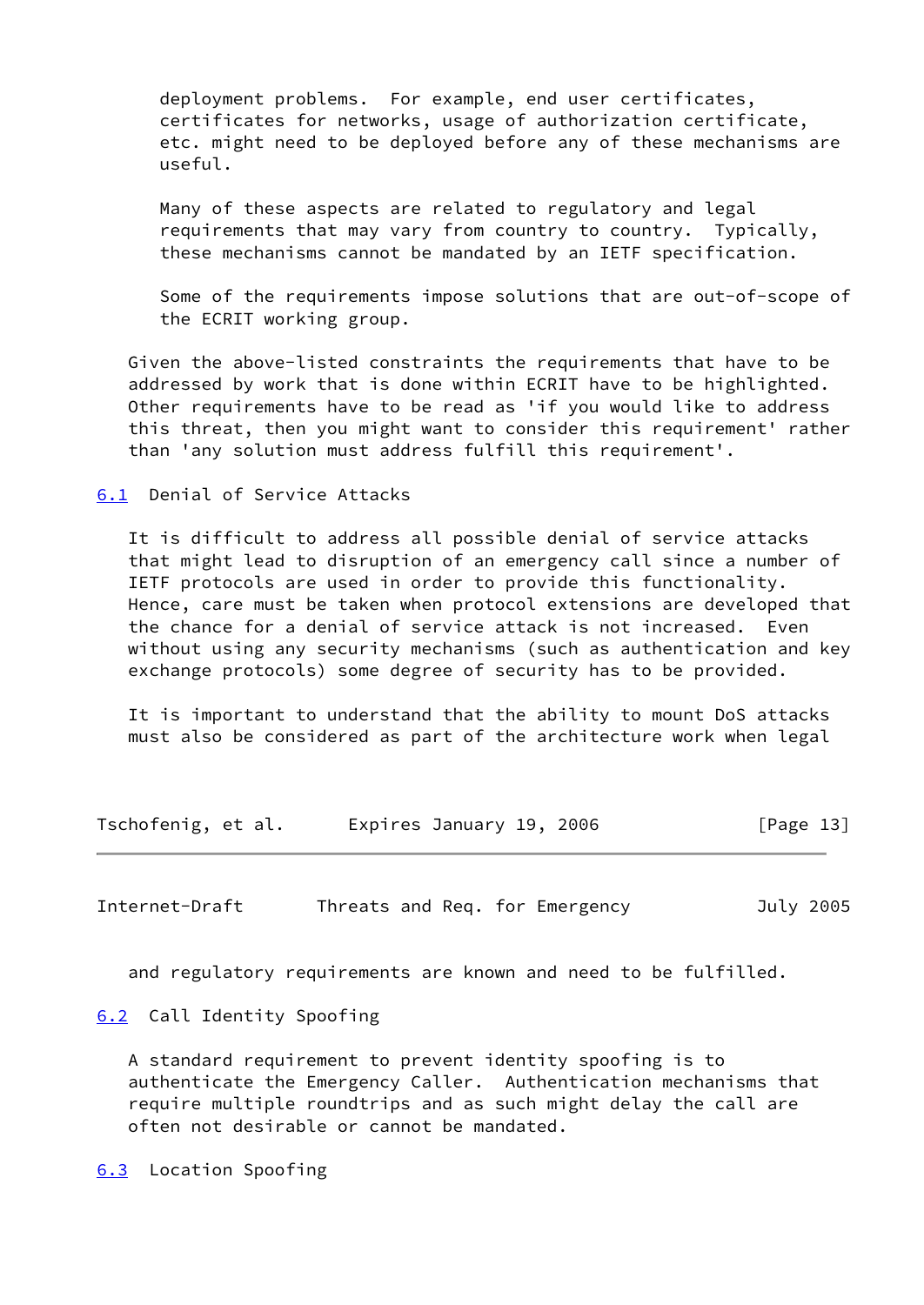An Emergency Caller might in many cases know its own location information because it was obtained via civic or geospatial location extensions for DHCP, via manual configuration or via GPS. Unfortunately, information provided by the end host is untrustworthy particularly when it is as important as location information. Two approaches have been discussed in the past that place lead to a few requirements:

- o Location Information is asserted by the Access Infrastructure Provider. As such, the end host might use GPS but uses a protocol to allow the network to assert the location information. This approach also has its limitations if the coverage area of the wireless network is fairly large.
- o Location Information is added to the emergency call via an Emergency Call Routing Support entity. Depending on the protocol used for call routing and on the properties of this protocol it might be necessary to return the asserted location information to the end host since intermediate nodes might not be allowed to insert objects into the call setup messages (at least not in all parts of the messages, such as bodies). These signaling entities, in general, do not know the physiscal location of the user. Thus, they have to rely on somebody else to actually provide the location, e.g., the Access Infrastructure Provider.

 As it can be seen from these two options the main difference is based on the type of protocol that is used in the message communication. This has an impact on the semantic and on the availability of certain attributes (such as identities that are used by these protocols) and on deployment constraints. Based on the observation that the Access Infrastructure Provider is closest to the end host and is therefore the most likely entity that knows something about the physical location of the end host it seems to be reasonable to assume that some entity that asserts the location information is actually available in this particular network.

In the context of emergency, spoofing can be loosely divided into

| Tschofenig, et al. | Expires January 19, 2006 | [Page 14] |
|--------------------|--------------------------|-----------|
|--------------------|--------------------------|-----------|

| Internet-Draft |  |  |  | Threats and Req. for Emergency | July 2005 |
|----------------|--|--|--|--------------------------------|-----------|
|----------------|--|--|--|--------------------------------|-----------|

- o wide-area spoofing users pretend to be in Germany but actually in US.
- o local-area spoofing users spoof location information to an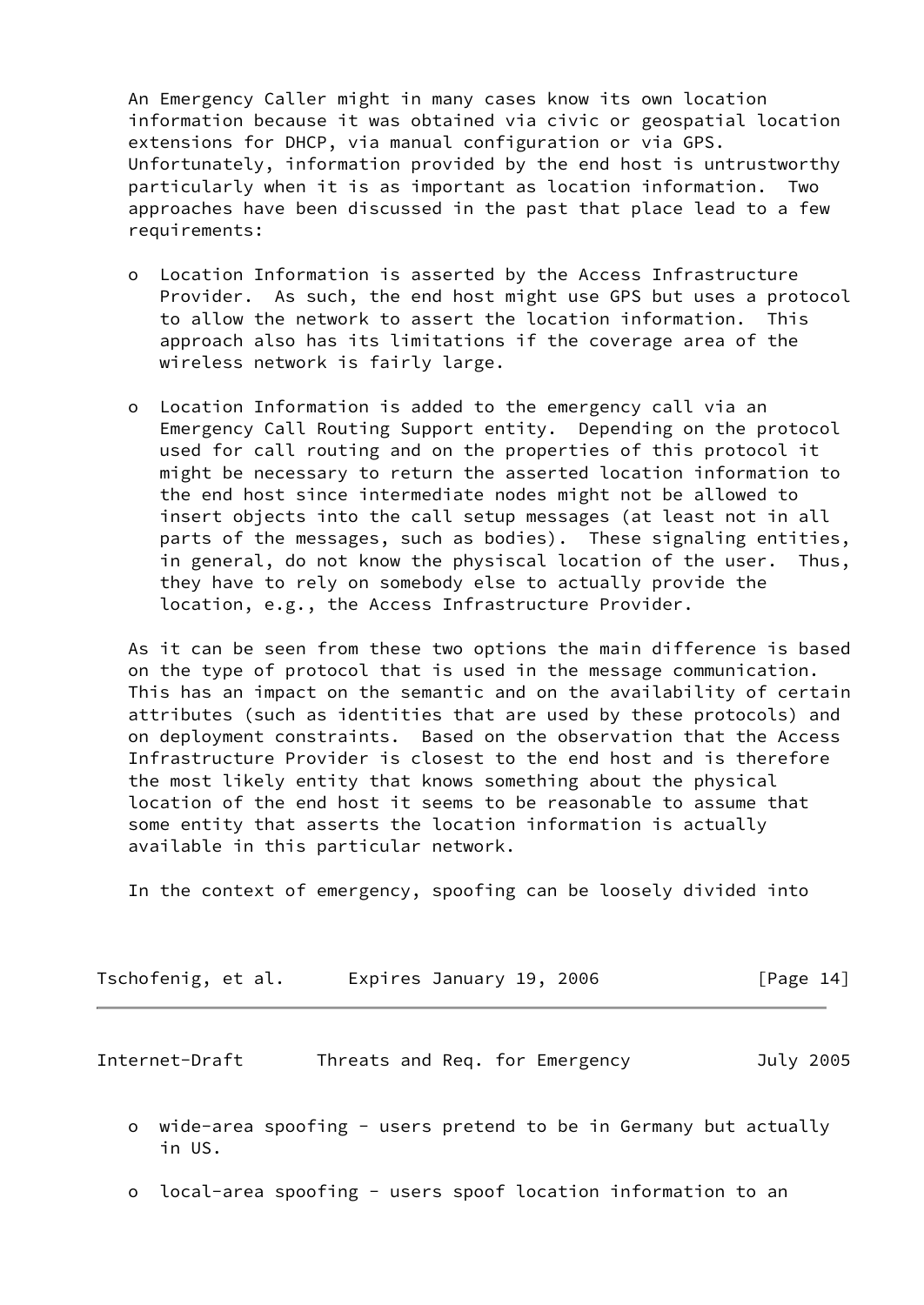extend (few miles).

 o local-area cloning - users pretend to be in place X if they were actually there, a while ago.

 The following requirements need to be provided in order for asserted location information to accomplish its goals:

- o Location Information MUST be integrity protected to prevent modifications by third parties.
- o The recipient of the asserted location information object MUST be able to determine the party that asserted the location information in order to verify the assertion. As such, authentication of the asserting party (the entity that created the assertion) MUST be provided.
- o The asserted location information MUST include a timestamp to limit its validity in order to reduce replay attacks.
- o The recipient of the asserted location information MUST have a way to verify that the asserting party is indeed authorized to create such an assertion. As such, authentication is insufficient if not further authorization decision can be associated to the authenticated identity.
- o The recipient of the asserted location information SHOULD have a mechanism to determine the Emergency Caller based on the provided assertion.

 The last bullet deserves further discussion: If some information about the Emergency Caller identity has to be included, which is only for the purpose of traceability then this functionality might not be of general use. This is because an adversary will always find networks that do not authenticate the user prior to providing network access. Furthermore, the goal of a number of network access authentication protocols is to prevent disclosure of the user identity to entities other than to the user's home network. Note that the term 'user idenity' does not require that this identity directly points to the 'real' identity of a user. A court might want to require this identity to be resolved and to determine the user behind this identity. Even if the access network would like to assertain the user's identity as part of the asserted location information it is, in many cases, not even possible for the Access

Tschofenig, et al. Expires January 19, 2006 [Page 15]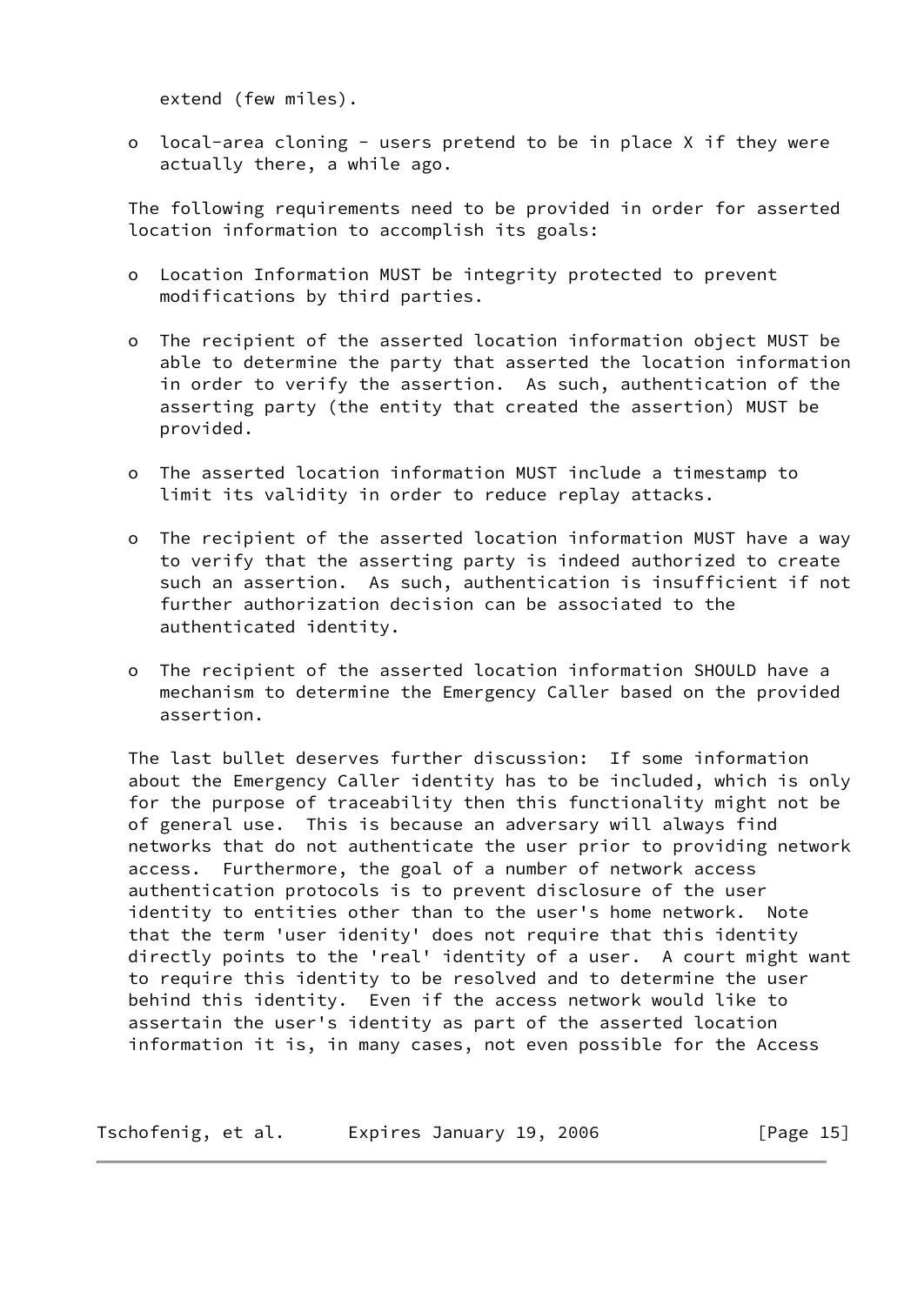<span id="page-17-1"></span>Infrastructure Provider.

 If the authenticated user identity is not available to the Access Infrastructure Provider then only a few other identities might be useful, such as the IP address or the MAC address. Other identities, such as the Host Identity, might not be available since they are only used by very few protocols. An assertion that indicates the network in combination with the IP and/or MAC address (together with a timestamp) might provide some limited degree of traceability only if the user was authenticated directly to this particular network. Providing the IP address allows some obvious attempts to cheat to be caught. Hence, there is the question whether some identity should be added at all given the potential limitations and the potential small amounts of cut-and-paste attacks. Using end user based authentication in addition to the asserted location information would be helpful (e.g., using end user certificates) but will impose a serious deployment problem. Given the fact that emergency calls must still be allowed even without end user authentication certainly defeats the purpose of these mechanisms. A partical attempt to address some prank calls is to classify emergency calls based on the availability of the provided attributes. If suspicious information is being provided that may well be wrong then additional verification steps need to be taken. For example, if a report of a large fire on a Manhattan street is received then the PSAP may wait to dispatch until it gets a second person to call in. This approach obviously has some limitations as well.

<span id="page-17-0"></span>[6.4](#page-17-0) Impersonating a PSAP

 The Emergency Caller SHOULD be able to determine conclusively that he has reached an accredited emergency call center. This requirement is meant to address the threat that a rogue, possibly criminal, entity pretends to accept emergency calls and disrupts the emergency infrastructure.

o A user agent must be able to authenticate a PSAP.

 Unlike in the PSTN case IP based networks provide a better opportunity to spoof a PSAP since physical access to the cable plant is required in the PSTN case, while this may not true for the IP case.

#### <span id="page-17-2"></span>[6.5](#page-17-2) Signaling Message Modification

 To protect signaling messages against modifications either individual attributes SHOULD be protected (such as location objects) or the entire signaling message communication SHOULD experience end-to-end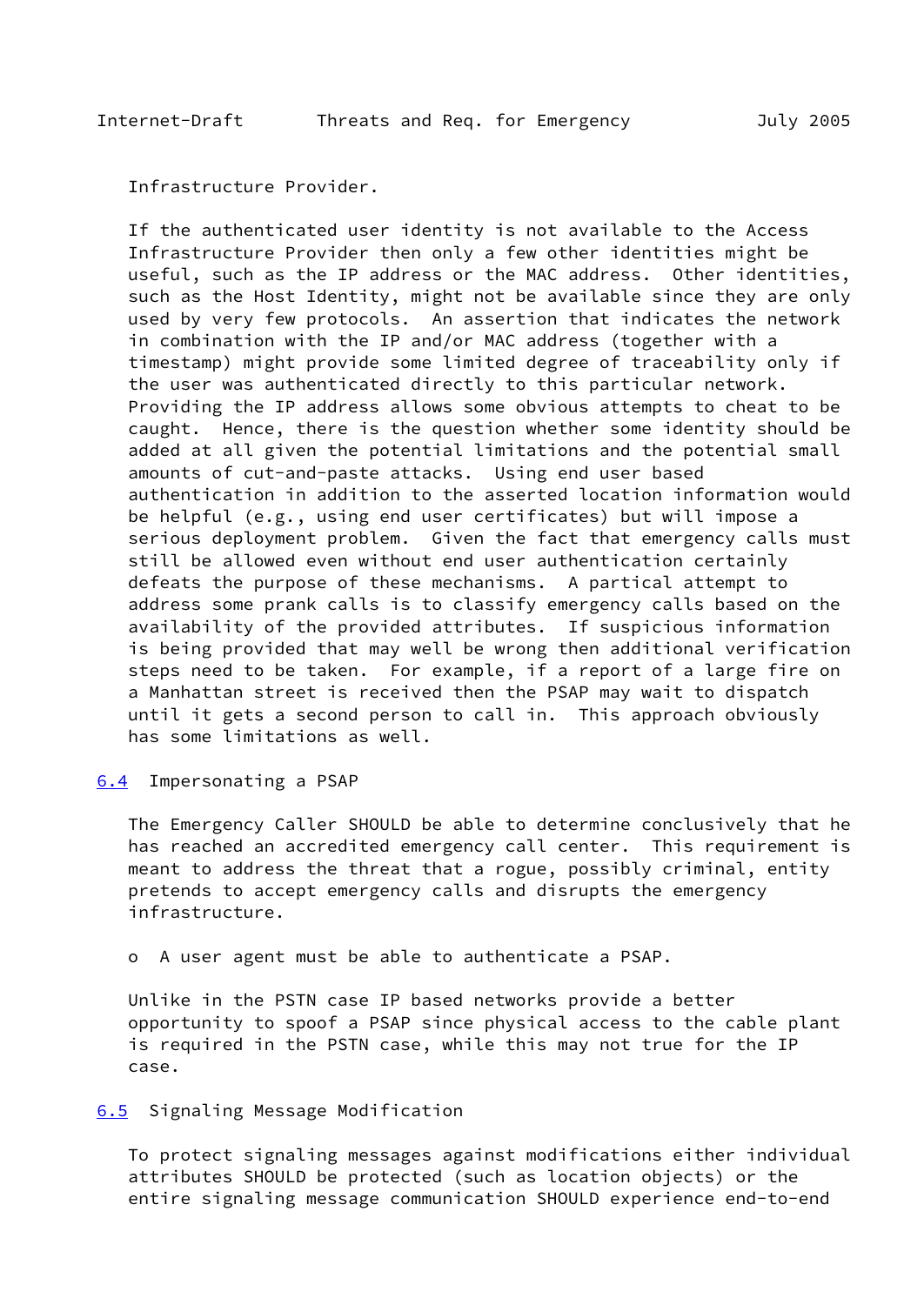protection. This requires integrity and replay protection to be

| Tschofenig, et al. | Expires January 19, 2006 | [Page 16] |
|--------------------|--------------------------|-----------|
|                    |                          |           |

<span id="page-18-1"></span>Internet-Draft Threats and Req. for Emergency July 2005

 applied. Authentication of the data sender and the data receiver SHOULD be provided to prevent a man-in-the-middle attack.

<span id="page-18-0"></span>[6.6](#page-18-0) Replay Attack

 In order to protect signaling messages (or individual attributes) to be replayed in future protocol sessions integrity and replay protection mechanisms SHOULD be provided.

#### <span id="page-18-2"></span>[6.7](#page-18-2) Loss of confidentiality

 In order to prevent leakage of information exchanged during the emergency call (both signaling and data traffic) confidentiality protection SHOULD be provided. The mechanisms to accomplish this functionality are typically different for the data traffic and for the signaling messages and various scenarios, such as hop-by-hop, end-to-middle, middle-to-middle and end-to-end security, need to be considered. Particularly the key management aspects for end-to-end security mechansisms imposes a deployment burden and hence need to be critically analysed in order to determine its applicability in the given context.

<span id="page-18-3"></span>[6.8](#page-18-3) Modification of the Emergency Call

 To protect a man-in-the-middle attack i.e disallow the adversary to modify or to inject data traffic into the communication between the Emergency Caller and the PSAP, the mechanisms like integrity, replay and data origin authentication SHOULD be provided. Since the signaling messages are used to authenticate the end points and to distribute the required keying material it is necessary that either the key exchange protocol itself and the signaling messages experience appropriate security protection. The term 'appropriate' refers to the given context, the used signaling protocol and the key exchange protocol.

 Please note that the interactive nature of a voice communication already provides a some degree of protection. However, with the introduction of instant messaging the freshness of the Emergency Call needs to be provided by other means.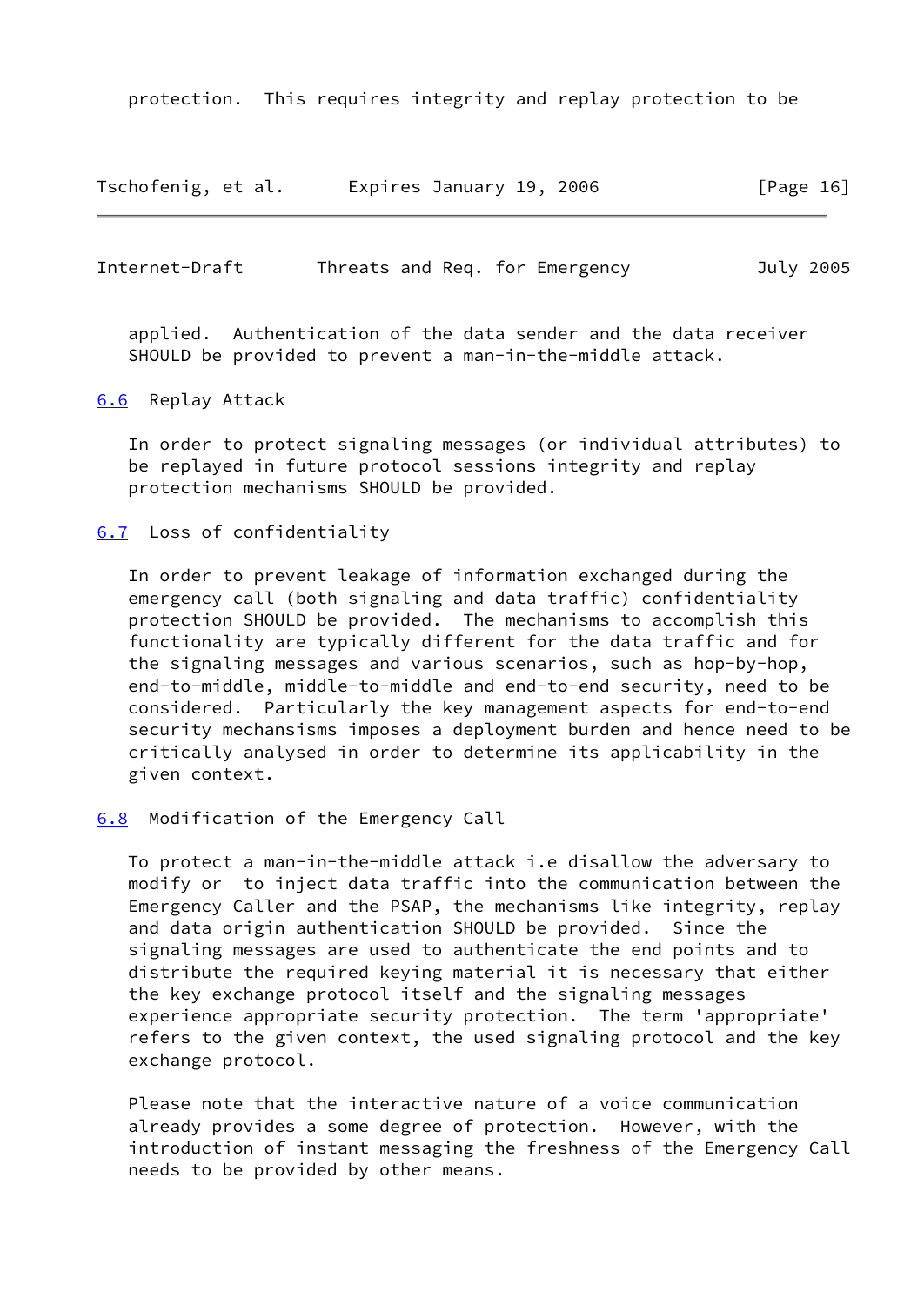# <span id="page-19-0"></span>[6.9](#page-19-0) Corrupting Configuration Information

 Devices SHOULD be assured of the correctness of the local emergency numbers that are automatically configured. If we assume a fixed, global emergency service identifier that requires no configuration and only configure local "traditional" emergency numbers, users are not likely to suddenly dial some random number if a rogue configuration server introduces this as an additional emergency

| Tschofenig, et al. | Expires January 19, 2006 | [Page 17] |
|--------------------|--------------------------|-----------|
|--------------------|--------------------------|-----------|

<span id="page-19-2"></span>Internet-Draft Threats and Req. for Emergency July 2005

 number. The ability to override all locally configured emergency number is of more concern. If the Emergency Caller does not use the infrastructure to route the call to the appropriate PSAP then the security of the directory service is of importance for security.

## <span id="page-19-1"></span>[6.10](#page-19-1) Corrupting Database Information

 If the mapping client i.e., the entity that requests location information using a mapping protocol accepts the emergency contact information from an unauthenticated mapping server i.e., the entity that provides location information, it is highly possible to receive bogus or prank emergency contact URIs. Particularly the caching properties of a distributed directory might be exploited. To ensure the secure retrieval of information, the following properties are assumed:

- o The maping client MUST be able to authenticate the mapping server.
- o The interaction between the mapping client and the mapping server MUST be integrity and replay protected.
- o The mapping server MUST be provide data origin authentication thereby ensuring that the provided data items are indeed from the claimed source.
- o The mapping server MUST provide information to ensure that it is authoritive for the provided information.

<span id="page-19-3"></span>[6.11](#page-19-3) Location Validation and Verification

 location validation ensures that an address exists and is mappable to a PSAP. A valid address, however, does not imply that the call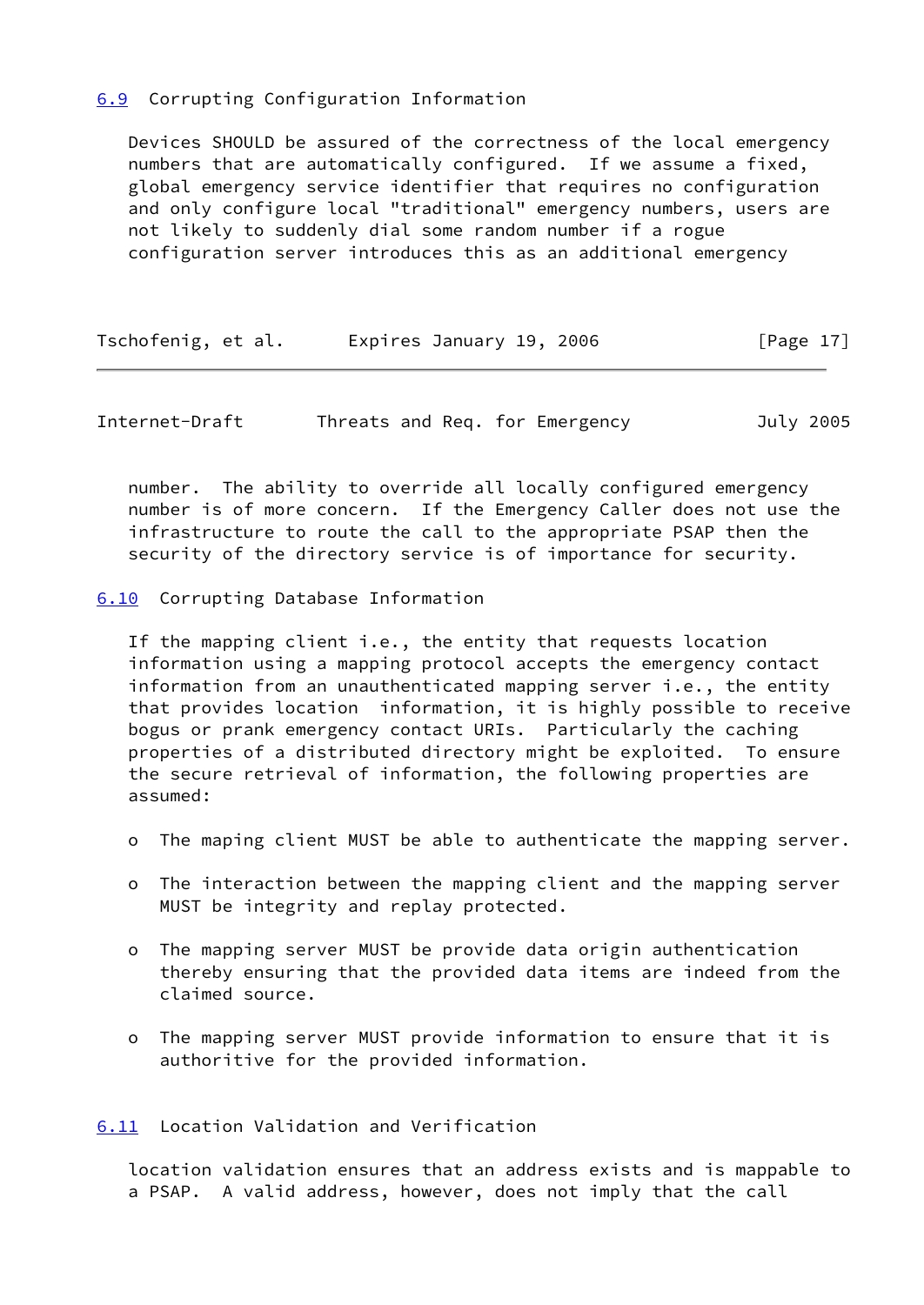actually originated from that location. We refer to location verification as the assurance that the call was placed at the location claimed, including any error margins provided.

 Verifying a location is generally more difficult than location validation as there is currently no generally trusted service that can vouch for the location of the caller. In some cases, AIPs or ISPs may be able to indicate the location of the caller with high confidence and they may possess cryptographic certificates that are trusted by the PSAP. This may not require a global certification authority (CA), as a regional PSAP typically only deals with a modest number of larger enterprises and thus could obtain their public keys even if self-signed.

However, even if the AIP or ISP provides a signed location, it is

| Tschofenig, et al. | Expires January 19, 2006 |  | [Page 18] |
|--------------------|--------------------------|--|-----------|
|--------------------|--------------------------|--|-----------|

| Internet-Draft |  |  | Threats and Req. for Emergency | July 2005 |
|----------------|--|--|--------------------------------|-----------|
|                |  |  |                                |           |

 difficult to ensure that such a signed location object is only used for calls from that location, as it will have to be copied from a location delivery protocol to the call signaling protocol. For example, a third party could obtain such a signed location object and use it elsewhere. Naturally, timestamps will restrict such usage to the order of minutes or hours, depending on how often location information is updated. A PSAP may want to be able to answer the following questions:

- o Who originally provided this particular location information?
- o Did the call originate from that particular geospatial or civic address and who says so and how do they know?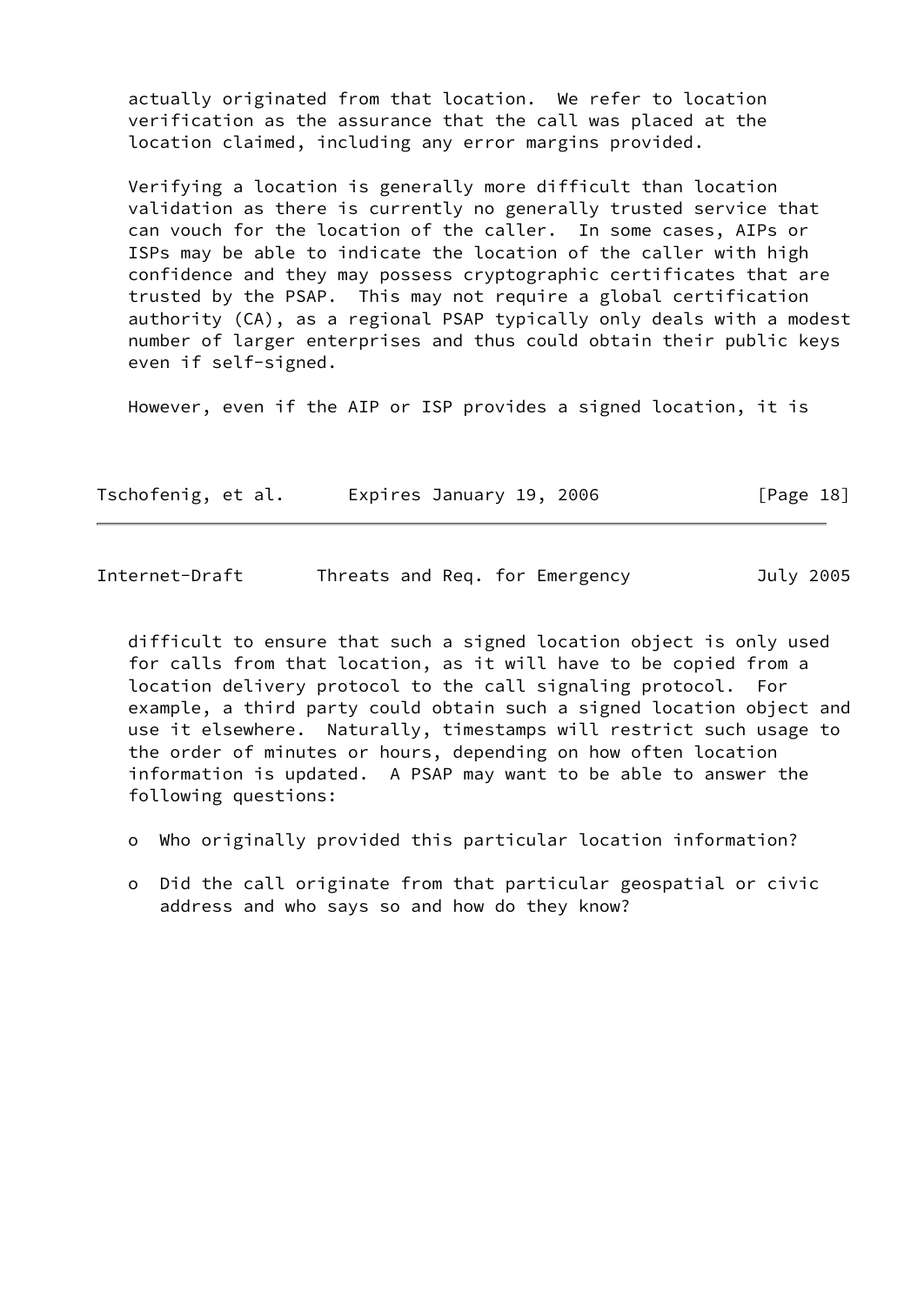| Tschofenig, et al. | Expires January 19, 2006 |  | [Page 19] |
|--------------------|--------------------------|--|-----------|
|--------------------|--------------------------|--|-----------|

<span id="page-21-1"></span>Internet-Draft Threats and Req. for Emergency July 2005

# <span id="page-21-0"></span>[7](#page-21-0). Security Considerations

 This document addresses security threats and security requirements. Therefore, security is considered throughout this document.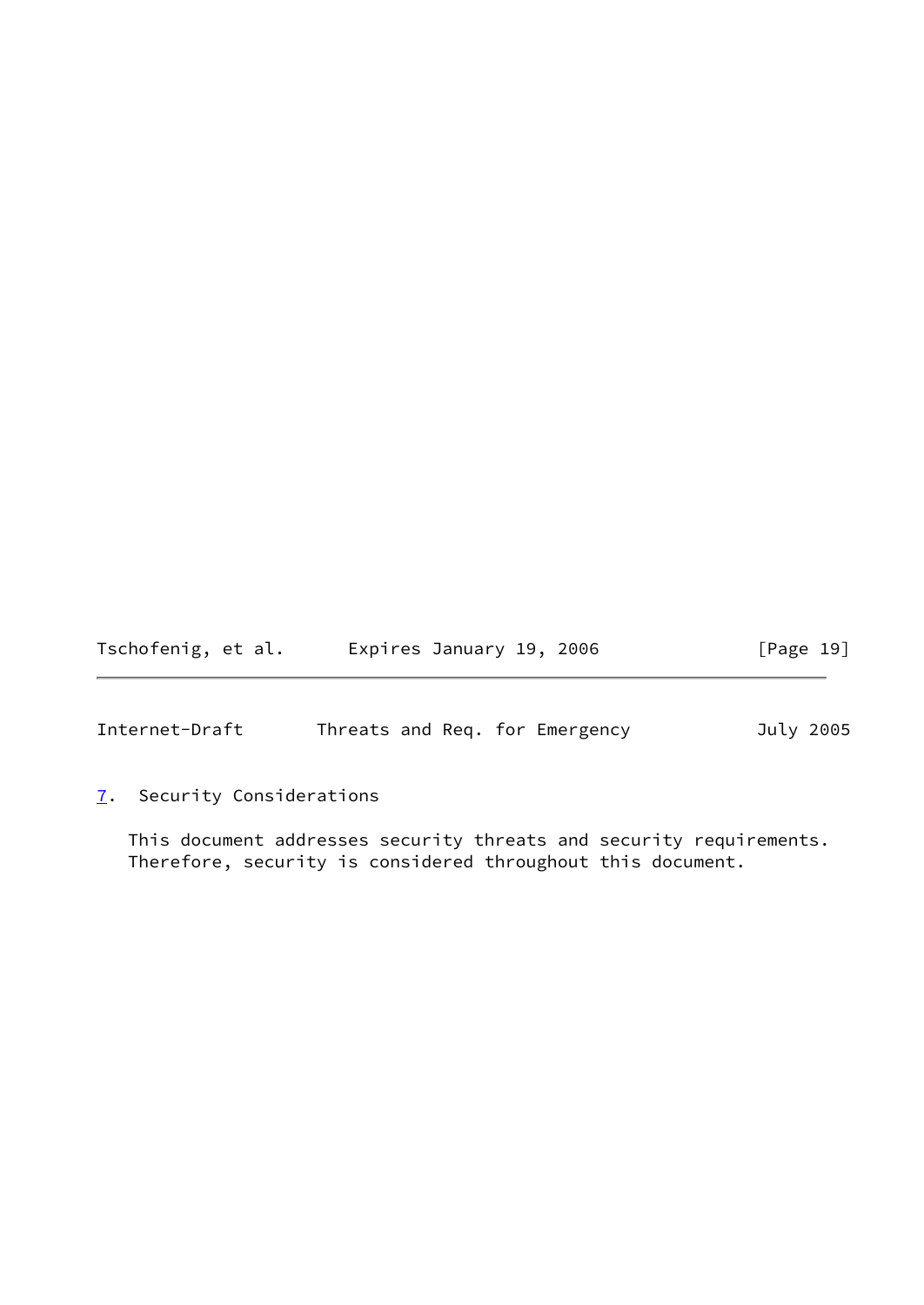Tschofenig, et al. Expires January 19, 2006 [Page 20]

<span id="page-22-1"></span>Internet-Draft Threats and Req. for Emergency July 2005

<span id="page-22-0"></span>[8](#page-22-0). IANA Considerations

This document does not require actions by the IANA.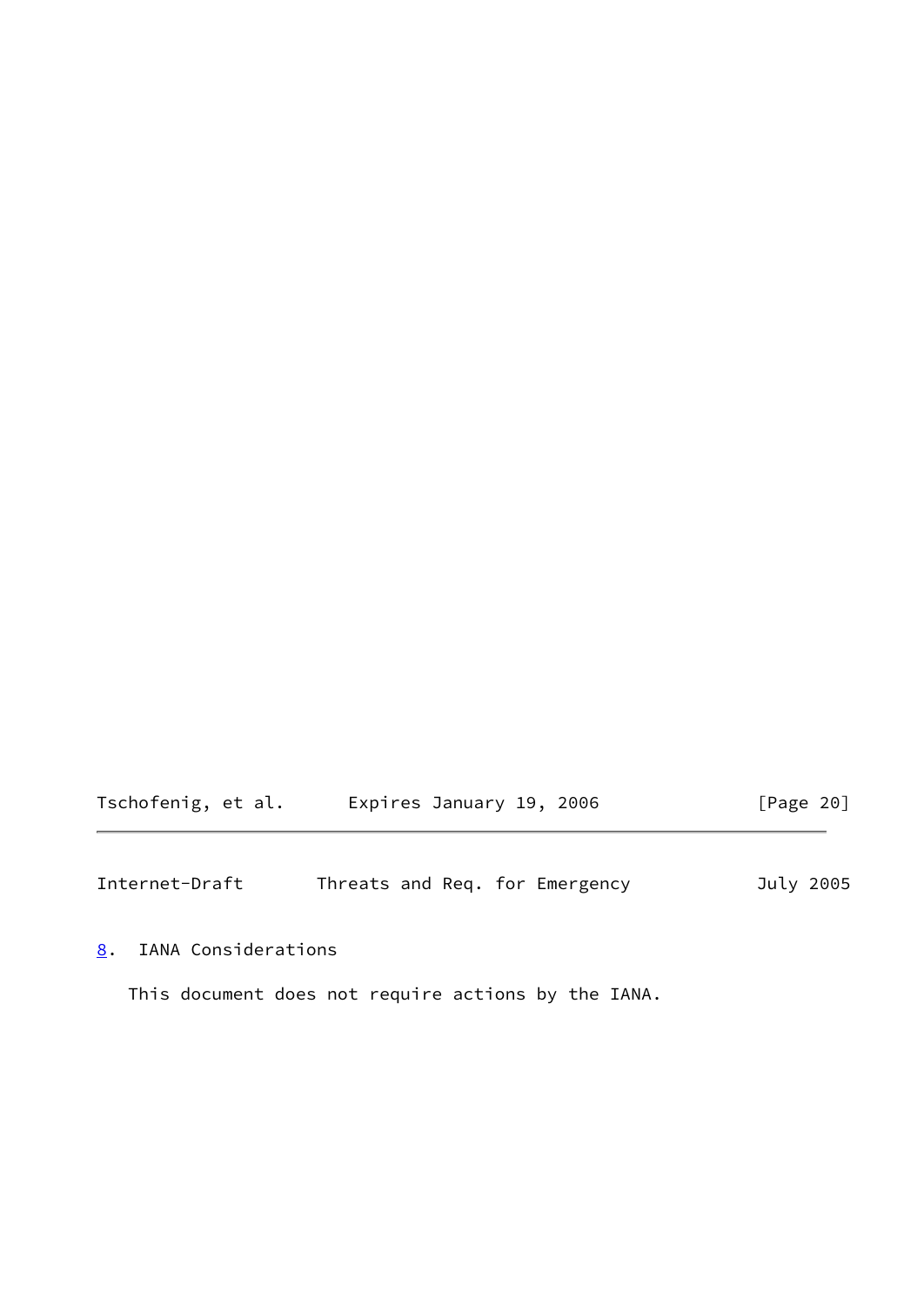# Tschofenig, et al. Expires January 19, 2006 [Page 21]

<span id="page-23-1"></span>Internet-Draft Threats and Req. for Emergency July 2005

# <span id="page-23-0"></span>[9](#page-23-0). References

# <span id="page-23-2"></span>[9.1](#page-23-2) Normative References

[RFC2119] Bradner, S., "Key words for use in RFCs to Indicate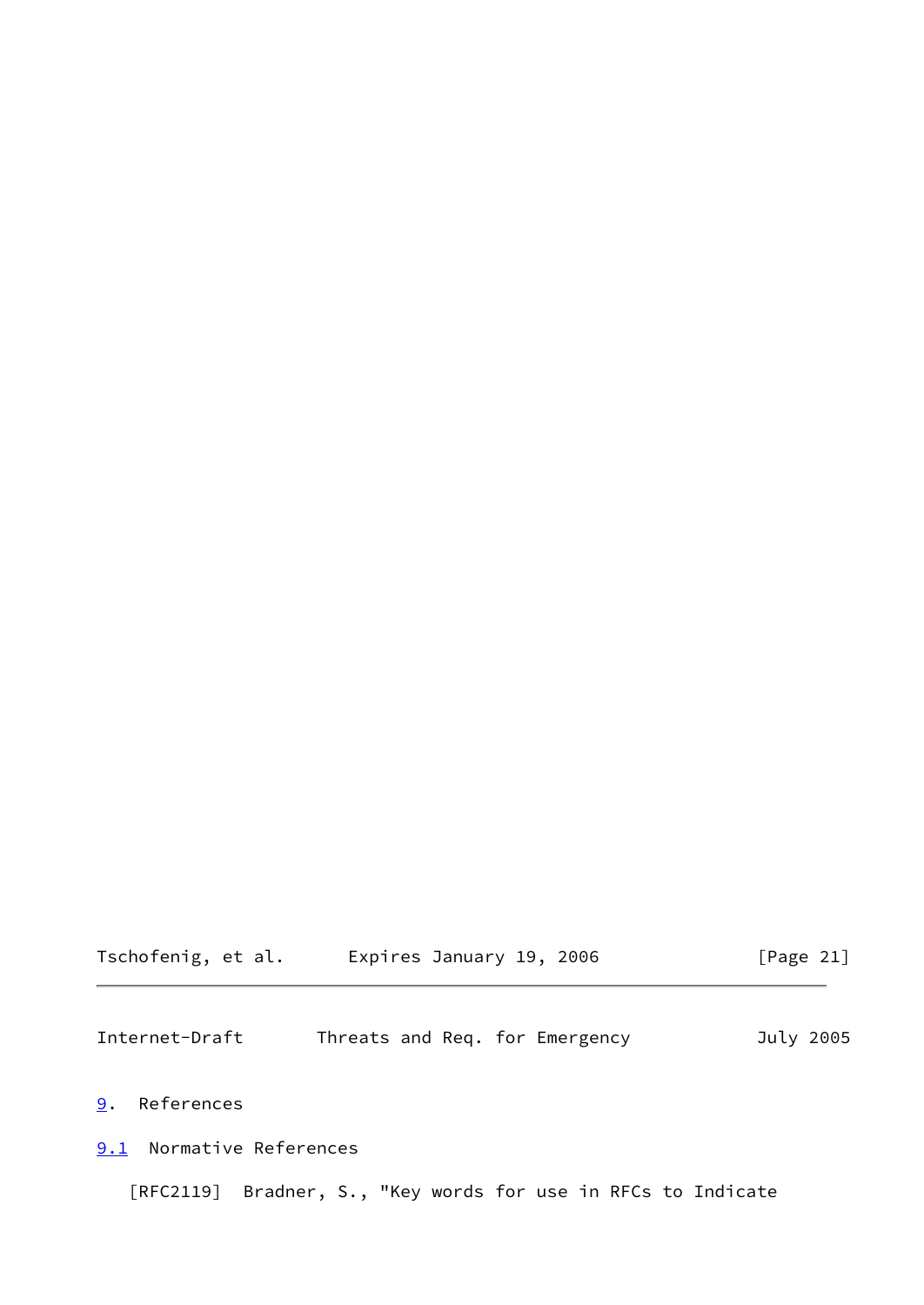Requirement Levels", March 1997.

# <span id="page-24-0"></span>[9.2](#page-24-0) Informative References

<span id="page-24-2"></span> [I-D.schulzrinne-ecrit-requirements] Schulzrinne, H. and R. Marshall, "Requirements for Emergency Context Resolution with Internet Technologies", May 2005.

Authors' Addresses

 Hannes Tschofenig Siemens Otto-Hahn-Ring 6 Munich, Bayern 81739 Germany

Email: Hannes.Tschofenig@siemens.com

 Henning Schulzrinne Columbia University Department of Computer Science 450 Computer Science Building New York, NY 10027 USA

 Phone: +1 212 939 7042 Email: schulzrinne@cs.columbia.edu URI: <http://www.cs.columbia.edu/~hgs>

 Murugaraj Shanmugam Technische Universitat Hamburg-Harburg Department of Security in Distributed applications Harburger Schlossstrasse 20 Hamburg-Harburg 21079 Germany

Email: murugaraj.shanmugam@tuhh.de

Tschofenig, et al. Expires January 19, 2006 [Page 22]

<span id="page-24-1"></span>Internet-Draft Threats and Req. for Emergency July 2005